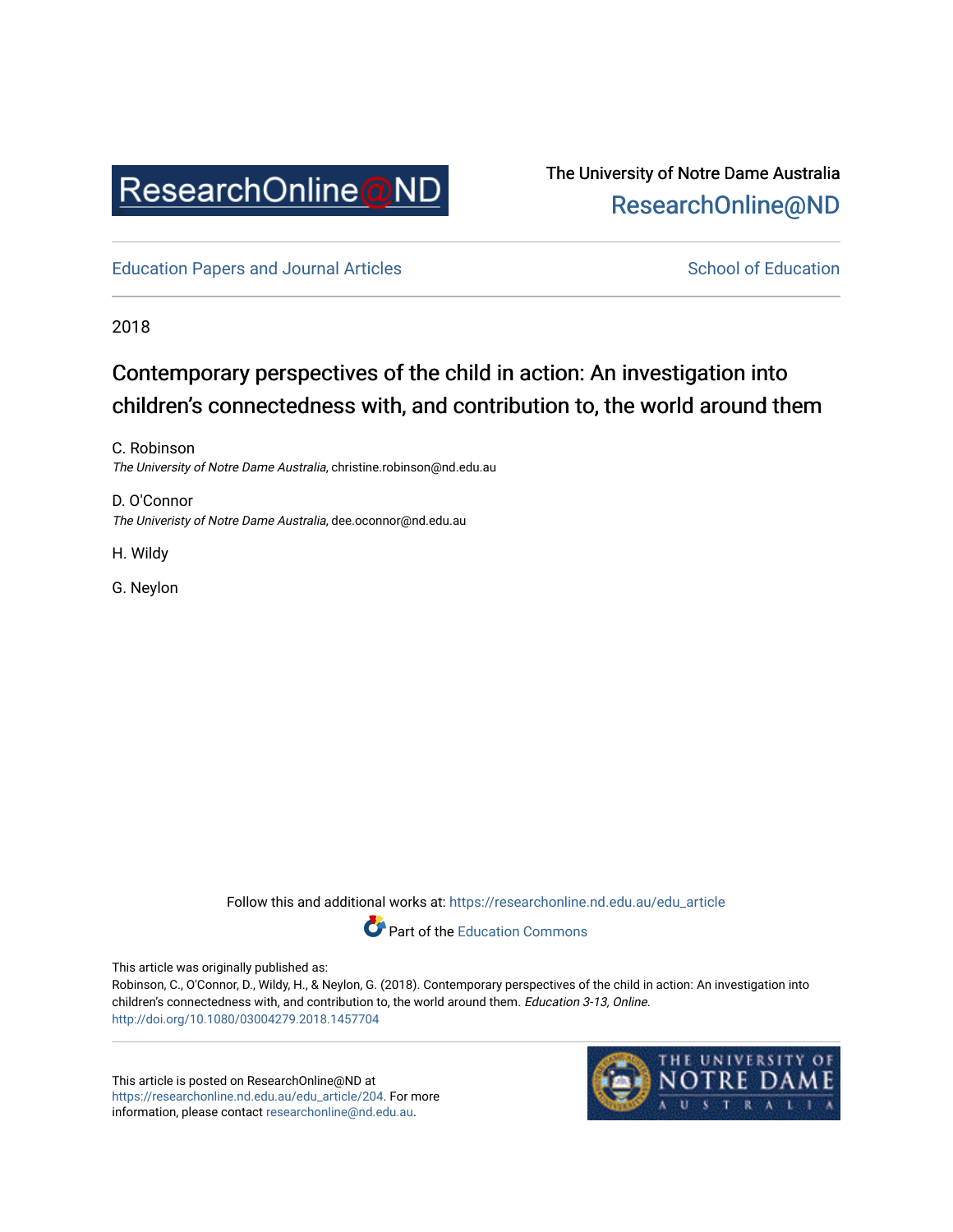This is an Accepted Manuscript of an article published in *Education 3-13* on 05 Apr 2018, available online:

[http:www.tandfonline.com//doi/abs/10.1080/03004279.2018.1457704](https://www.tandfonline.com/doi/abs/10.1080/03004279.2018.1457704)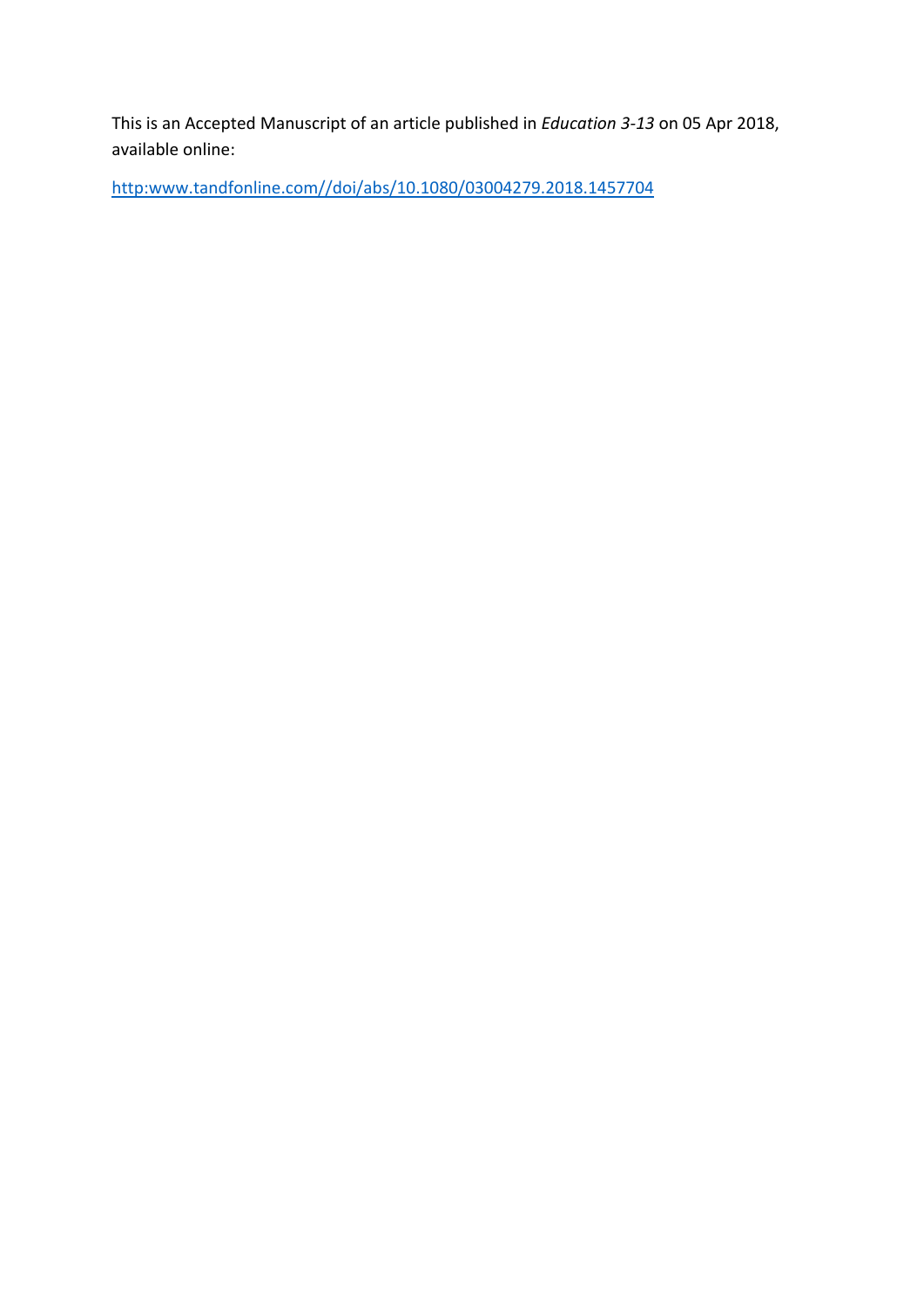**Title:** Contemporary perspectives of the child *in action*: An investigation into children's connectedness with, and contribution to, the world around them.

#### **Authors:**

**1. Robinson, Christine**. University of Notre Dame. PO Box 1225, Fremantle WA 6959.

Email[: christine.robinson@nd.edu.au.](mailto:christine.robinson@nd.edu.au) Phone: 08 9433 0178. Fax: 08 9433 0160

Dr Christine Robinson coordinates the Early Childhood programs (undergraduate and postgraduate) at the University of Notre

Dame, Fremantle campus. Christine's research interests include play in the early years, young children's spirituality and quality in early years' contexts.

**2**. **O'Connor, Dee.** University of Notre Dame. PO Box 1225, Fremantle WA 6959.

Email[: dee.oconnor@nd.edu.au.](mailto:dee.oconnor@nd.edu.au)

Dr Dee O'Connor is Associate the Associate Dean Teaching and Learning at the University of Notre Dame, Fremantle campus.

Dee's research interests include play in the early years, creativity and child development and early years' learning environments.

**3**. **Wildy, Helen.** University of Western Australia. 35 Stirling Highway Crawley, WA, 6009.

Email[: helen.wildy@uwa.edu.au.](mailto:helen.wildy@uwa.edu.au) 

Professor Helen Wildy is the Dean , Head of School of the Graduate School of Education at the University of Western Australia.

Helen's research interests include school leadership, managing change in education and professional standards.

**4**. **Neylon, Gerardine.** University of Western Australia. 35 Stirling Highway Crawley, WA, 6009.

Email[: gerardine.neylon@uwa.edu.au.](mailto:gerardine.neylon@uwa.edu.au)

Dr Gerardine Neylon is the Early Childhood course coordinator at the University of Western Australia. Gerardine's research interests include measuring quality in early years' contexts, play in the early years and early childhood policy.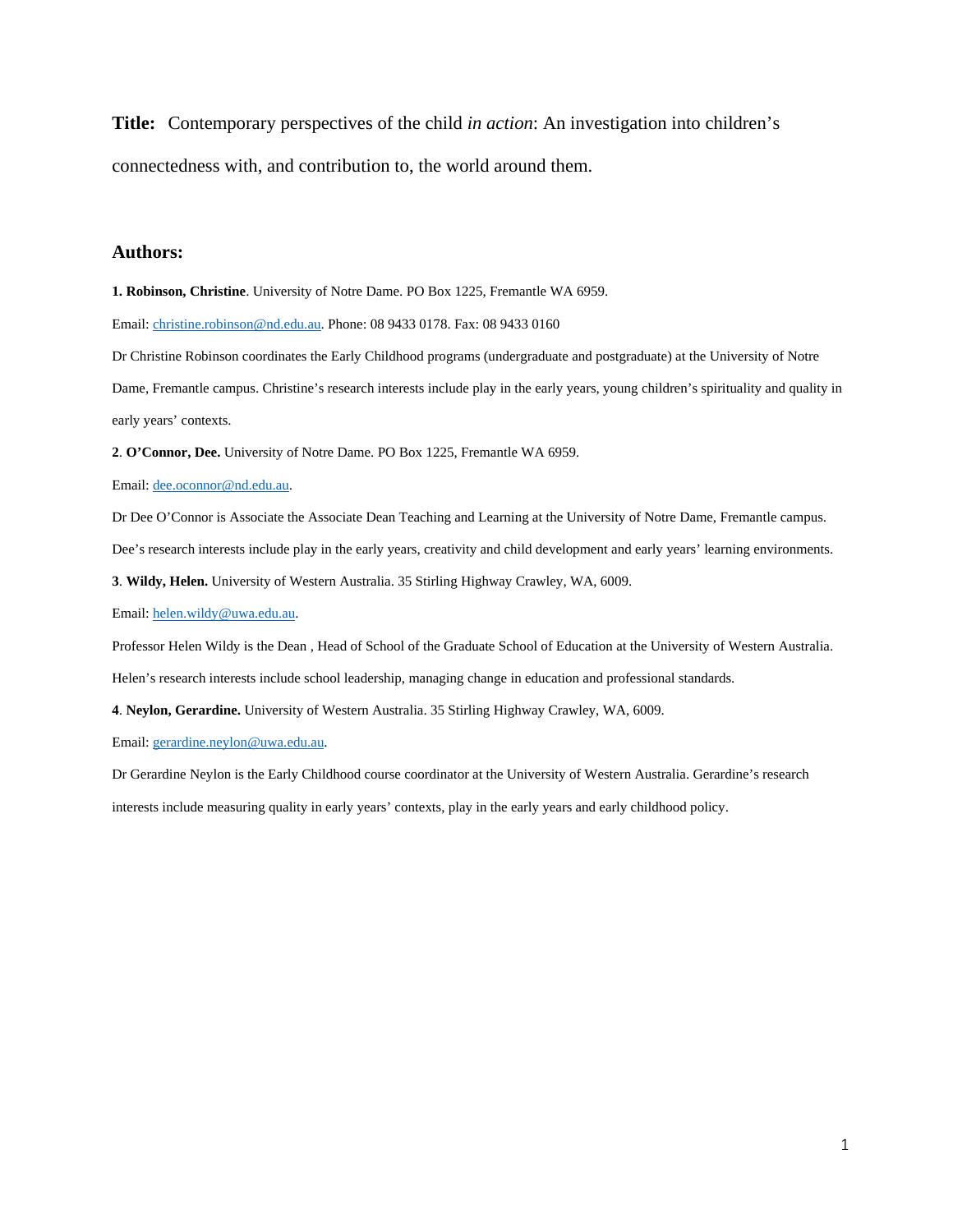## **Abstract**

Childcare within Australia has undergone significant reform as a result of the implementation of the nationally mandated *Belonging, Being and Becoming: The Early Years Learning Framework* [EYLF] (Department of Education, Employment and Workplace Relations [DEEWR], 2009). The EYLF articulates contemporary perspectives of the child through its principles, practices and learning outcomes. Educators are required to promote these principles, practices and learning outcomes with children aged from birth to 5 years. This paper reports the findings from a research project that sought to investigate how educators applied their understanding of learning outcome two of the EYLF (children are connected with and contribute to their world). The focus of this research was educators working with children aged two to three years within childcare centres operating on school sites, in metropolitan Western Australian. The research design was qualitative and situated within the interpretivist paradigm. Observations were used as the method for gathering data and these were analysed through a process of coding. This paper presents the observational findings of educators' practices within learning outcome two. Composite vignettes from the voice of the child are included to present the observational findings. In centralising the voice of the child, contemporary perspectives are made explicit.

## **Introduction**

Central to contemporary perspectives of the child is the recognition of children's right to both agency and voice (James, Jenks & Prout, 2010; Morrow, 2011). Contemporary perspectives of the child are influenced by sociocultural theory, sociology of childhood and the reconceptualization of childhood that all view children as competent and capable (Arthur, Beecher, Death, Dockett & Farmer, 2015). The mandated Australian framework, *Belonging,*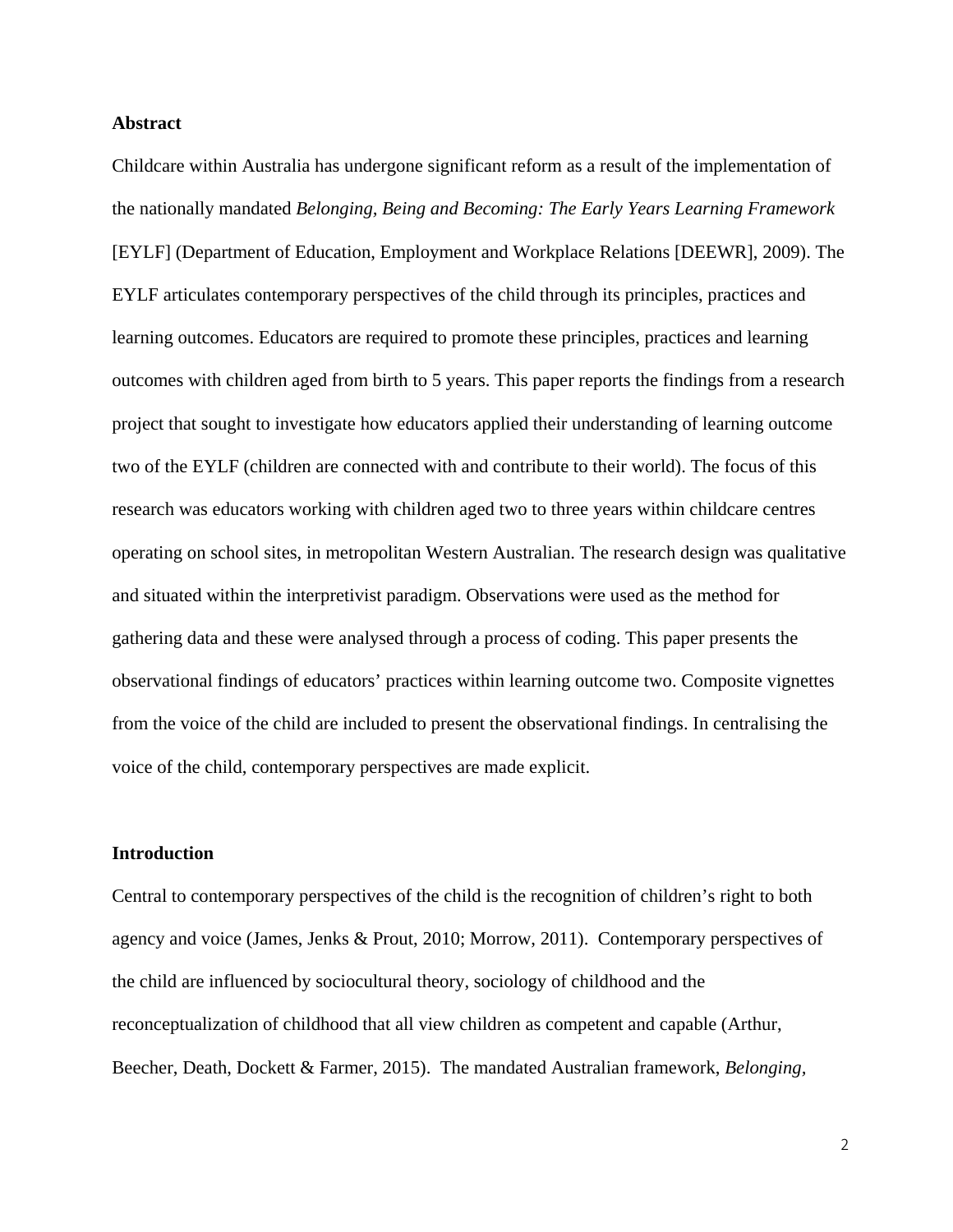*Being and Becoming: The Early Years Learning Framework* (EYLF) (Department for Education, Training and Workplace Relations [DEEWR], 2009) explicitly advocates for contemporary perspectives of the child. The EYLF (DEEWR, 2009) sets out five principles, eight practices and five learning outcomes that all acknowledge the child as competent, capable, and with agency and voice. In particular, learning outcome two, *children are connected with and contribute to their world* (DEEWR, 2009, p. 19)*,* explicitly states the requirement for educators to afford children opportunities that promote their agency through connection and contribution with others and with the environment.

The introduction of learning outcomes within the EYLF (DEEWR, 2009) that specifically target children in the pre-compulsory school setting (from birth to five years of age) provided the impetus for the research project detailed in this paper. The research project sought to investigate the way in which educators in birth to age five settings promoted each of the five learning outcomes articulated in the EYLF (DEEWR, 2009). Essentially, the concrete manifestation of each of the five outcomes was the driver for this investigation. This paper reports on the findings specifically related to the EYLF (DEEWR, 2009) learning outcome two, *children are connected to and contribute to their world.* (DEEWR, 2009, p. 19).

#### **Background and Context**

International research advocates for high quality early learning experiences for children from birth to eight years (Tayler, 2012; National Scientific Council on the Developing Child 2004; McCain, Mustard  $\&$  Shanke, 2007). In particular, research suggests that children who experience quality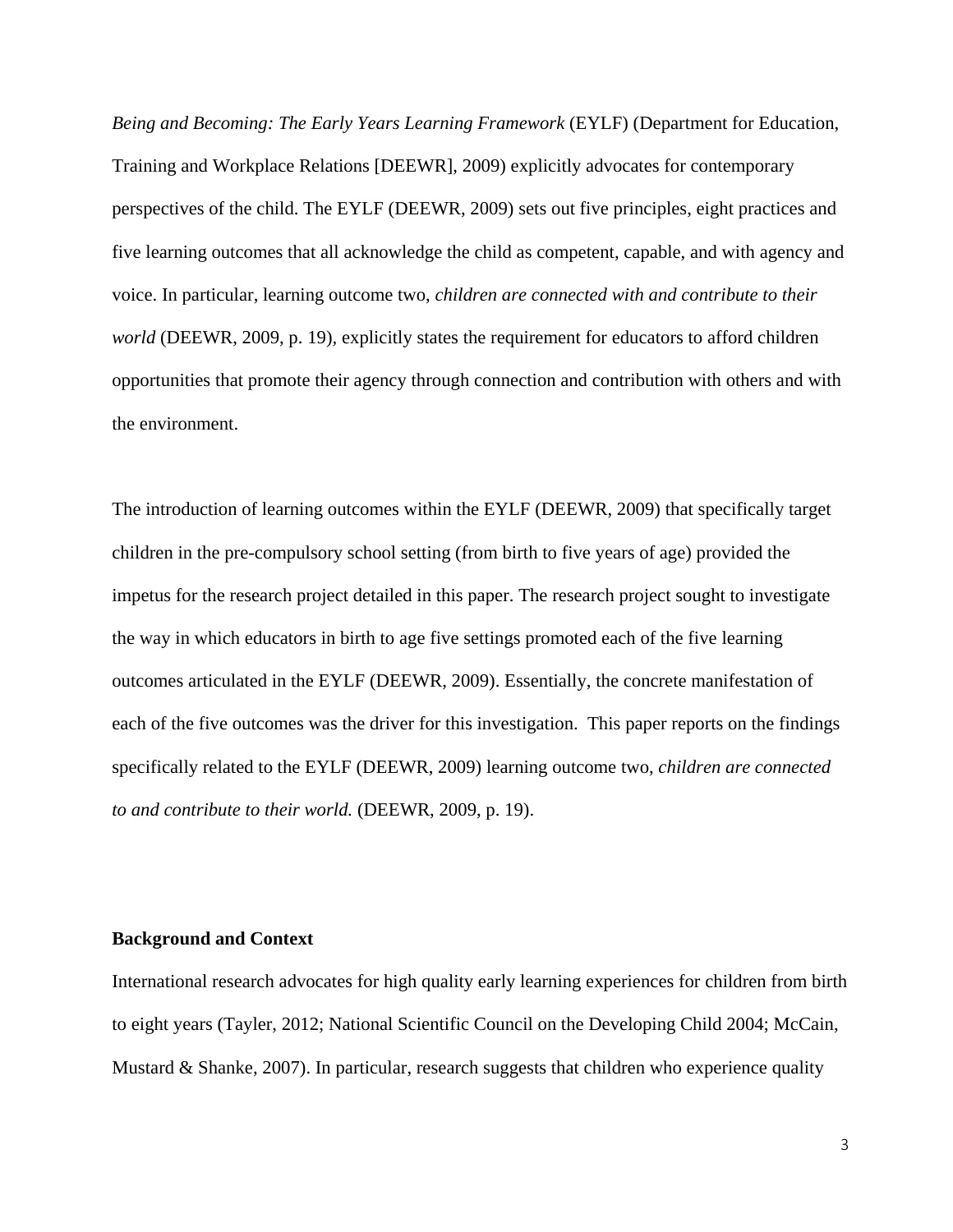education and care settings prior to compulsory schooling (birth to five years) have improved opportunities for success in later learning (Organisation for Economic Cooperation and Development [OECD], 2006; Tayler, 2012). The Australian Government responded to this international research by enacting a policy ensemble known as The National Quality Framework*,*  in 2009. A key driver in the lead up to the compilation of this policy ensemble, were the findings received by the Australian Government from the international report, Starting Strong II (OECD, 2006). The OECD (2006) report clearly illustrated that when compared with 'like' countries, Australia performed poorly in regards to investment in the early years, resulting in financial impact, and poorer outcomes, for future generations (Heckman 2007; Currie 2009). The National Quality Framework (2009) consisted of a number of initiatives, of which the EYLF (DEEWR, 2009) is one. In constructing the policy ensemble, the Australian Government attempted a shift in practice to explicitly promote contemporary perspectives of the child. To enable this shift in practice and the centre level, a paradigm shift across early childhood education in Australia was also required.

Historically, the responsibility for children's education within Australia had been held by the school sector, and the childcare sector had held the responsibility for care (Childcare Act, 2007; School Education Amendment Bill, 2012). The National Quality Framework (Council Of Australian Governments [COAG], 2009) instigated the transition to view education and care as an integrated practice rather than as dichotomous constructs. The call to integrate education and care is the cornerstone of the EYLF (DEEWR, 2009) that states; "when educators establish respectful and caring relationships with children and families, they are able to work together to construct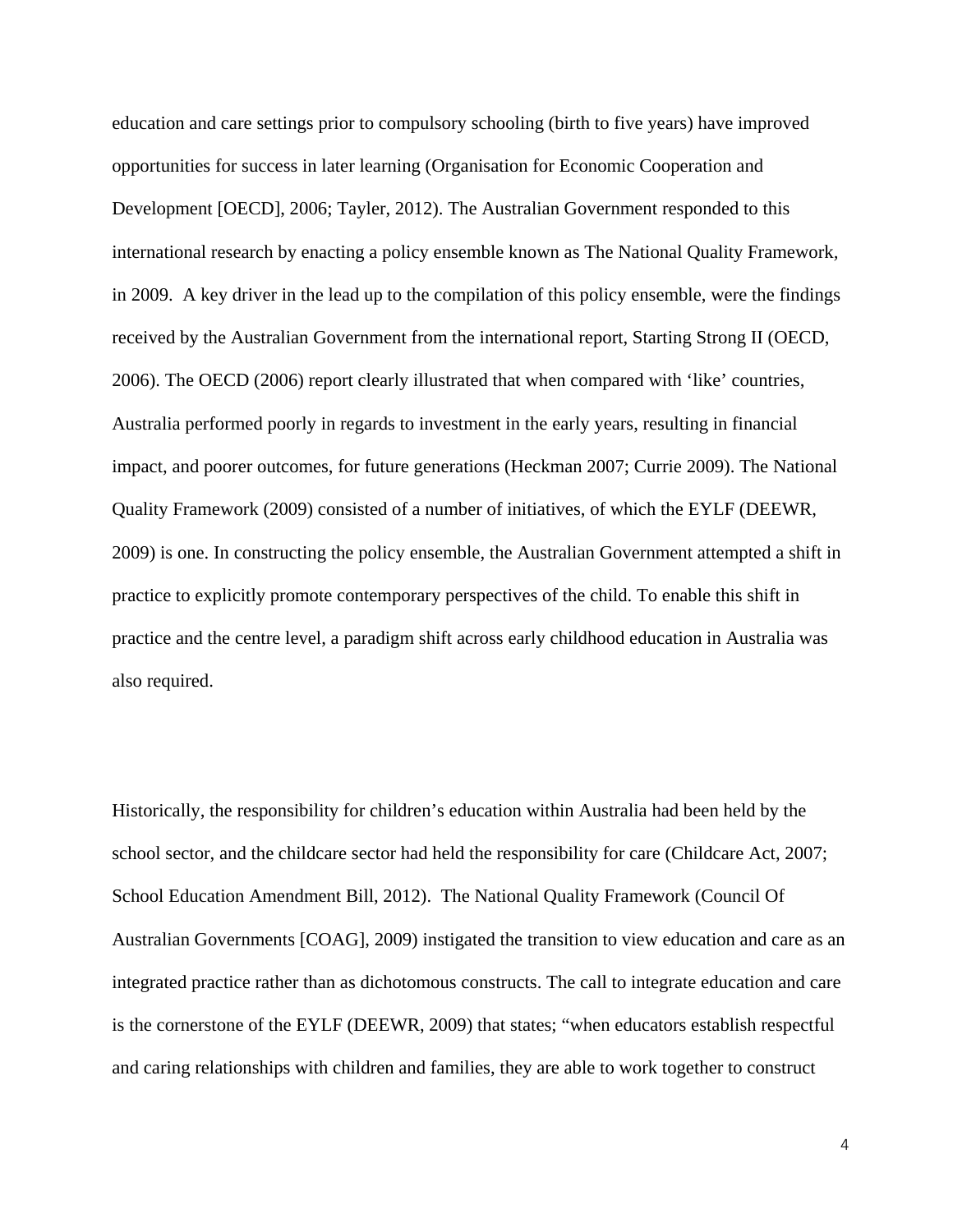curriculum and learning experiences relevant to children in their local context" (p. 11). The EYLF (DEEWR, 2009) outlines that the practice of educators working with children aged birth to five years must comprise of elements of care and elements of education – the two are inextricably linked. This has implications for educators' practices, as educators must work towards the five learning outcomes within a play-based approach to learning and development; simultaneously, there are also larger paradigm shifts involved that draw on contemporary perspectives of the child. The emergence of childhood as a time when children have rights – rights to play, to rest, to engage with the world around them, to learn; essentially to 'belong, to be and to become' underpin the policy changes led by the Australian Government.

The EYLF (DEEWR, 2009) proposed a reconceptualization of childhood and does so by drawing on The United Nations Convention on the Rights of the Child (Nations General Assembly, 1989) as well as the Melbourne Declaration on Education Goals for Young Australians (Ministerial Council on Education, Employment, Training and Youth Affairs, 2008). This reconceptualization of childhood involves a shift from the historical developmental perspective, one that held the view of a universal child and was premised on all children passing through stages of development at predetermined ages, to the view that children;

Actively construct their own understandings and contribute to others' learning. They recognise their agency, capacity to initiate and lead learning, and their rights to participate in decisions that affect them, including their learning. Viewing children as active participants and decision makers opens up possibilities for educators to move beyond pre-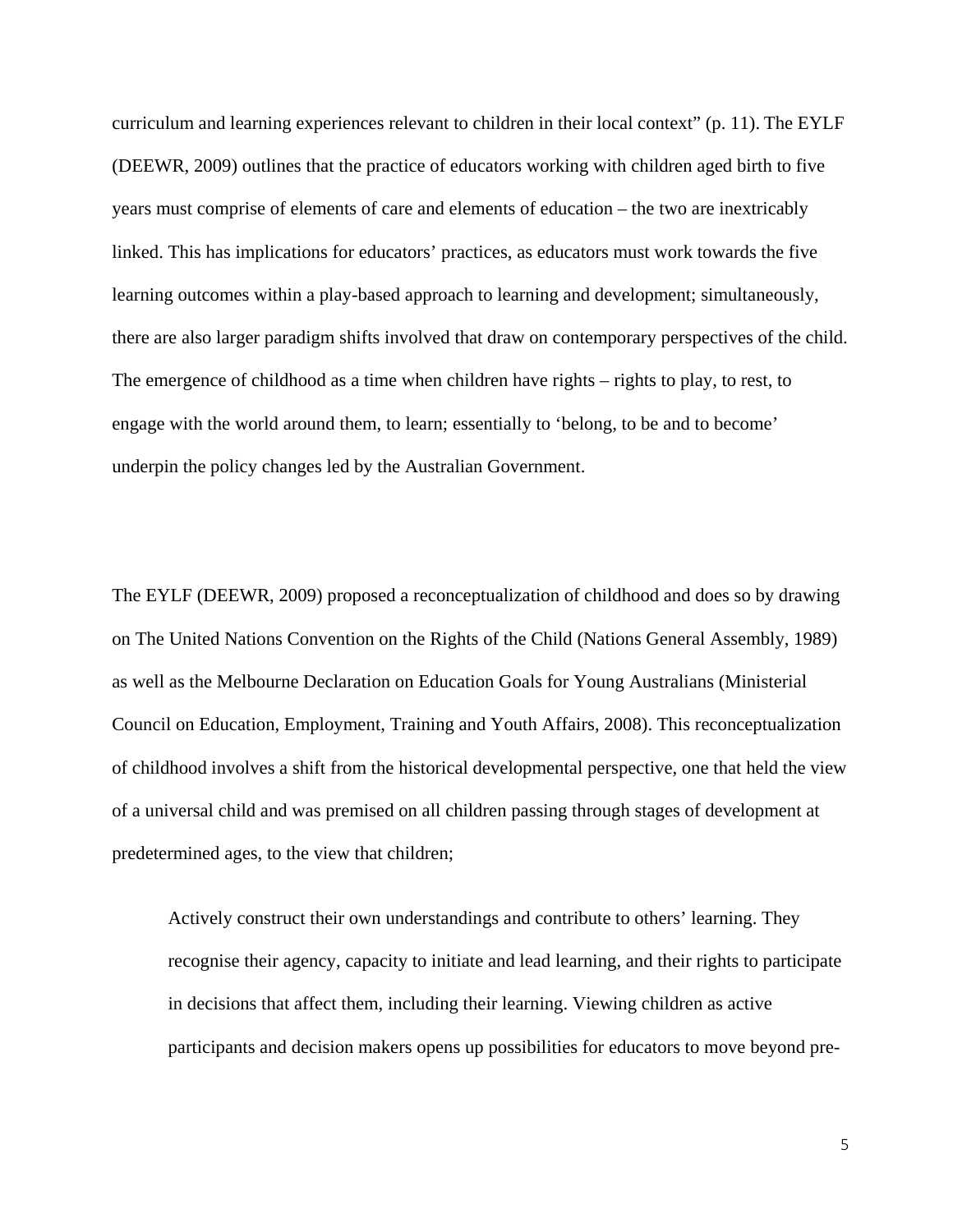conceived expectations about what children can do and learn. This requires educators to respect and work with each child's unique qualities and abilities. (DEEWR, 2009, p. 9)

The EYLF (DEEWR, 2009) outcomes are a result of the Australian Governments initiative to ensure all children, aged birth to 5 years, experience opportunities to become successful learners, and as a result, become adults capable of actively contributing to the betterment of society. The move toward explicating specific outcomes for educators to attend to across the birth to age five setting also fulfilled the Australian Governments initiative to raise quality and consistency within the diverse context of childcare.

## **The Early Years Learning Framework Outcomes**

The five learning outcomes of the EYLF (DEEWR, 2009) are presented in Table 1.

Table 1. *EYLF (DEEWR, 2009) Learning Outcomes.*

## *Learning Outcome*

| <b>One</b>   | Children have a strong sense of identity                  |
|--------------|-----------------------------------------------------------|
| Two          | Children are connected with and contribute to their world |
| <i>Three</i> | Children have a strong sense of wellbeing                 |
| <i>Four</i>  | Children are confident and involved learners              |
| Five         | Children are effective communicators                      |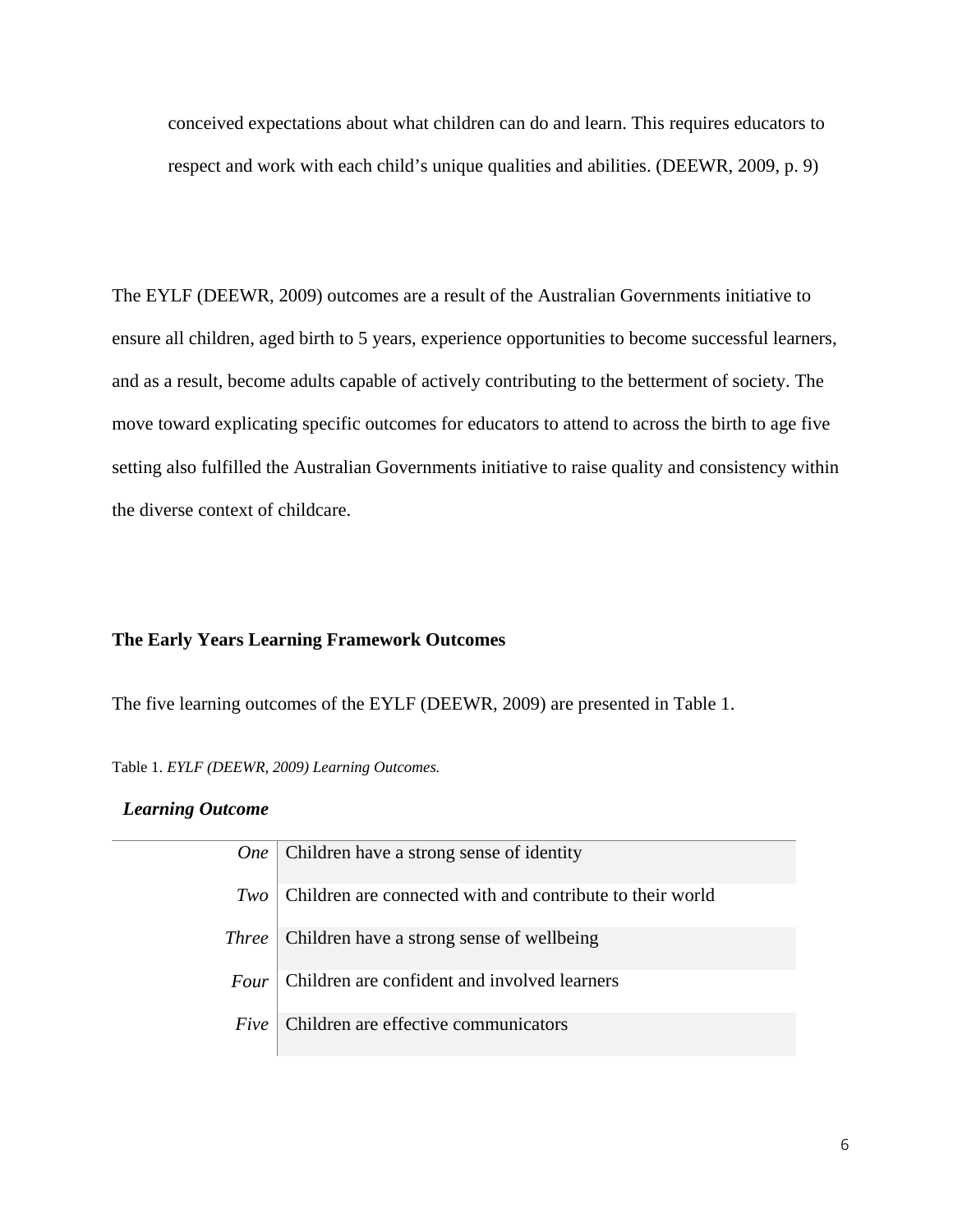Educators are tasked with providing opportunities for children to develop these five learning outcomes under the broader themes of the framework: Belonging, being and becoming. Learning outcome two which is the focus of this paper, *children are connected with and contribute to their world* (DEEWR, 2009)*,* consists of two distinct, yet complementary constructs; the ability to feel connected and then the ability to contribute. It is recognised that children need a developed sense of connection to their world if they are to actively contribute to it and it is this ability to contribute that aligns explicitly with contemporary views of the child as having agency and voice. The findings from this investigation relate most specifically to educators' practices for promoting children's right to contribute.

The EYLF (DEEWR, 2009, p. 26) explicates that outcome two is evidenced when children develop a sense of belonging to groups and communities and an understanding of the reciprocal rights and responsibilities necessary for active community participation; when they can respond to diversity with respect and become aware of fairness in their journey to becoming socially responsible citizens who show respect for the environment. As an example, outcome two is addressed when children are able to express an opinion; build social experiences; take action to join in with others; cooperate and negotiate; contribute to decision making that affects them; 'read' the behaviours of others; and when they are able to respond positively to others (DEEWR, 2009). Outcome two is broad in its scope and as such, requires educators to be adept in recognising opportunities for children to develop these skills. This requires educators who are informed and who are intentional. Educators must discern moments for value-adding to spontaneous opportunities that arise and know when to construct intentional provocations.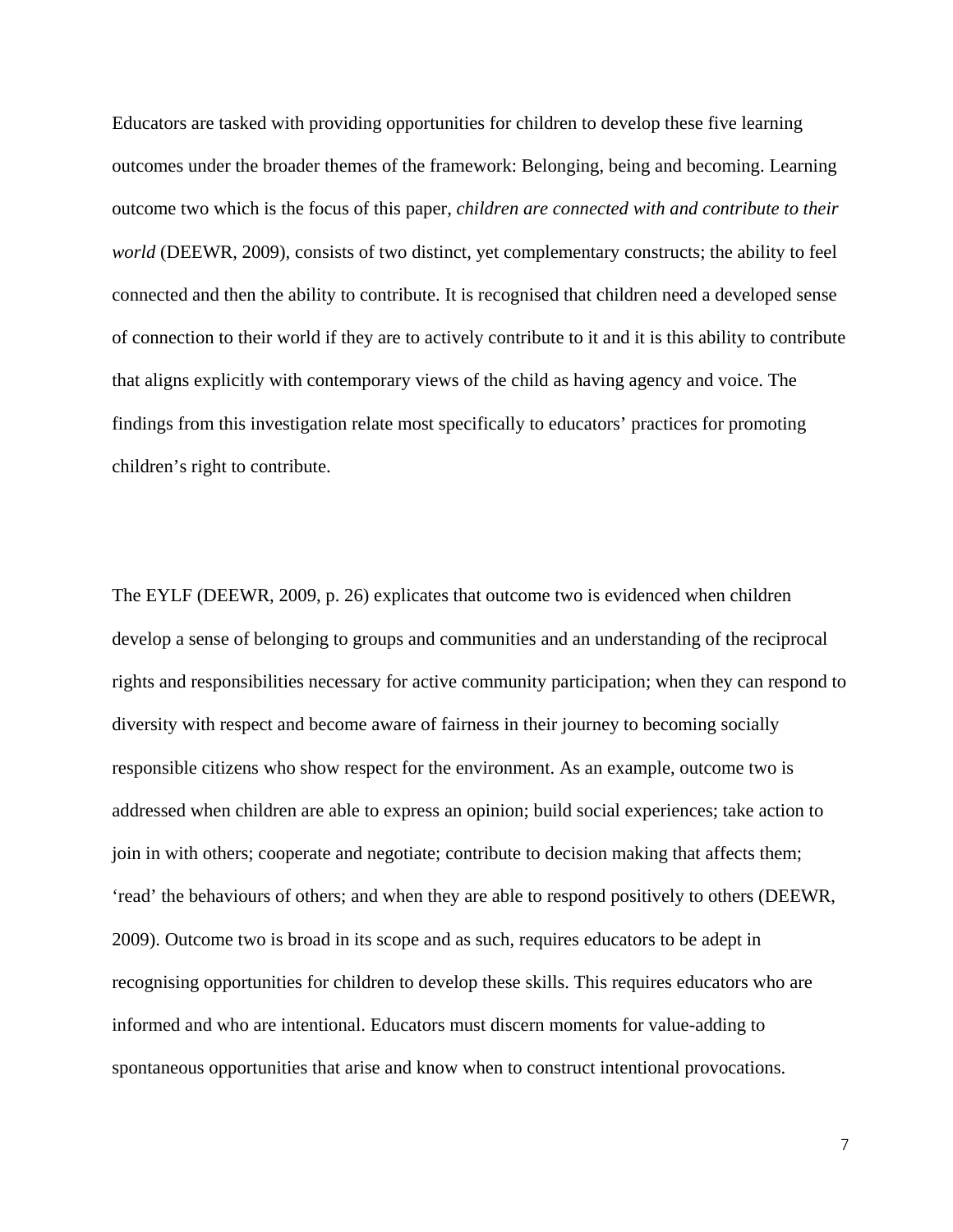Assisting children to develop outcome two of the EYLF (DEEWR, 2009) is premised on educators understanding what the outcome encompasses as well as having a repertoire of strategies to achieve the outcome that also reflect the play-based practices which are advocated for within the EYLF (DEEWR, 2009).

## **The Local Context**

The paradigm shift within early childhood and the changes to practice in the sector have resulted in rapid reform in childcare in Australia. A significant change within Western Australia has been the implementation of integrated service provision in the way of childcare services operating on existing school sites. These services are a derivative of the Australian policy ensemble to raise quality in the early years by bridging the education-care divide and it is these centres that formed the context for this research investigation. At the time this investigation was undertaken, approximately four centres were in operation within the Western Australian metropolitan area and whilst they operated under a variety of management models, each functioned as a service provider for the long day care of children. That is, these centres provided for children between the ages of birth and five years of age (prior to compulsory schooling settings).

## **Research Design**

The driving question for this research project was: How are the five learning outcomes of the Early Years Learning Framework (EYLF) enacted by educators working with toddlers in school based childcare settings? Each outcome was a distinct focus of a five sided polygonian study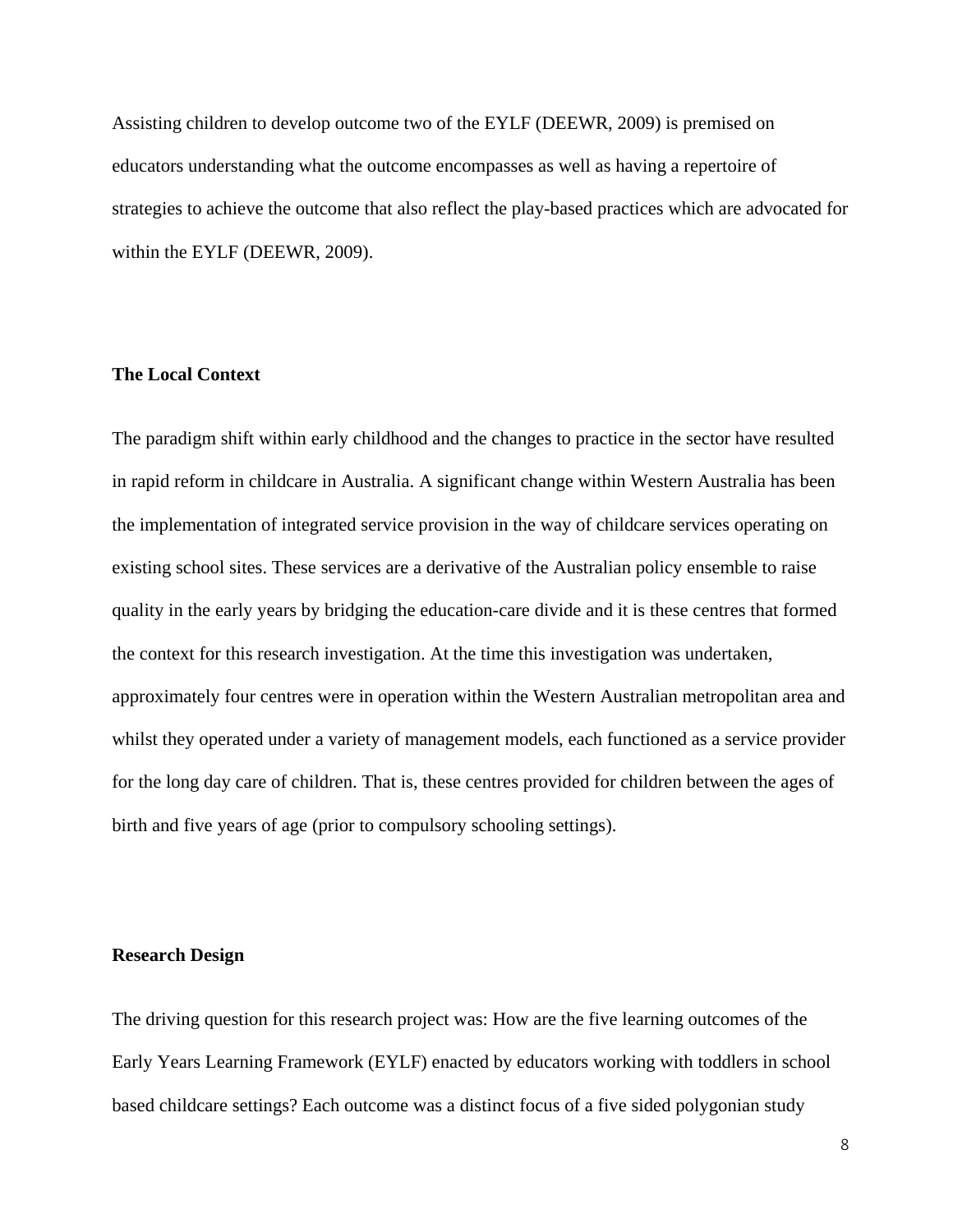where the overarching research question related to five individual but connected elements which united in a holistic interpretation of the experiences of the child. In investigating such a multiplicitious research question, a qualitative research design was employed due to its focus on the views and experiences of participants and, as suggested by Creswell (2005), its suitability for studies that seek deep exploration of a phenomena.

As such, within the qualitative framework, this investigation was situated within the interpretivist paradigm and from a phenomenological perspective. The aim was to understand the lived, and shared, experiences of children with their educators in the context of school based childcare in relation to how educators applied their knowledge of the five EYLF (DEEWR, 2009) learning outcomes to their practice. The focus of the investigation was the concrete manifestation of the EYLF (DEEWR, 2009) learning outcomes, therefore the researchers observed the practice of the educator in affording children opportunities to develop each of the five learning outcomes.

## **Participants and Ethical Considerations**

An exhaustive sampling technique was used for this research project, whereby all four Western Australian metropolitan childcare centres located on school sites, and that catered for the long day care of children, formed the sample for this research project. At each centre a variety of rooms with differing ages of children existed. To maintain uniformity within the study, toddlers (2-3 year olds) were selected as the age group of focus. The selection of the toddler group was two-fold; firstly, the toddler group was represented at all centres and was clearly differentiated at all centres from the babies room (0-2 year olds) and from the more formal Kindergarten rooms (3 years and older); secondly, toddlers are largely under-represented in existing empirical studies that have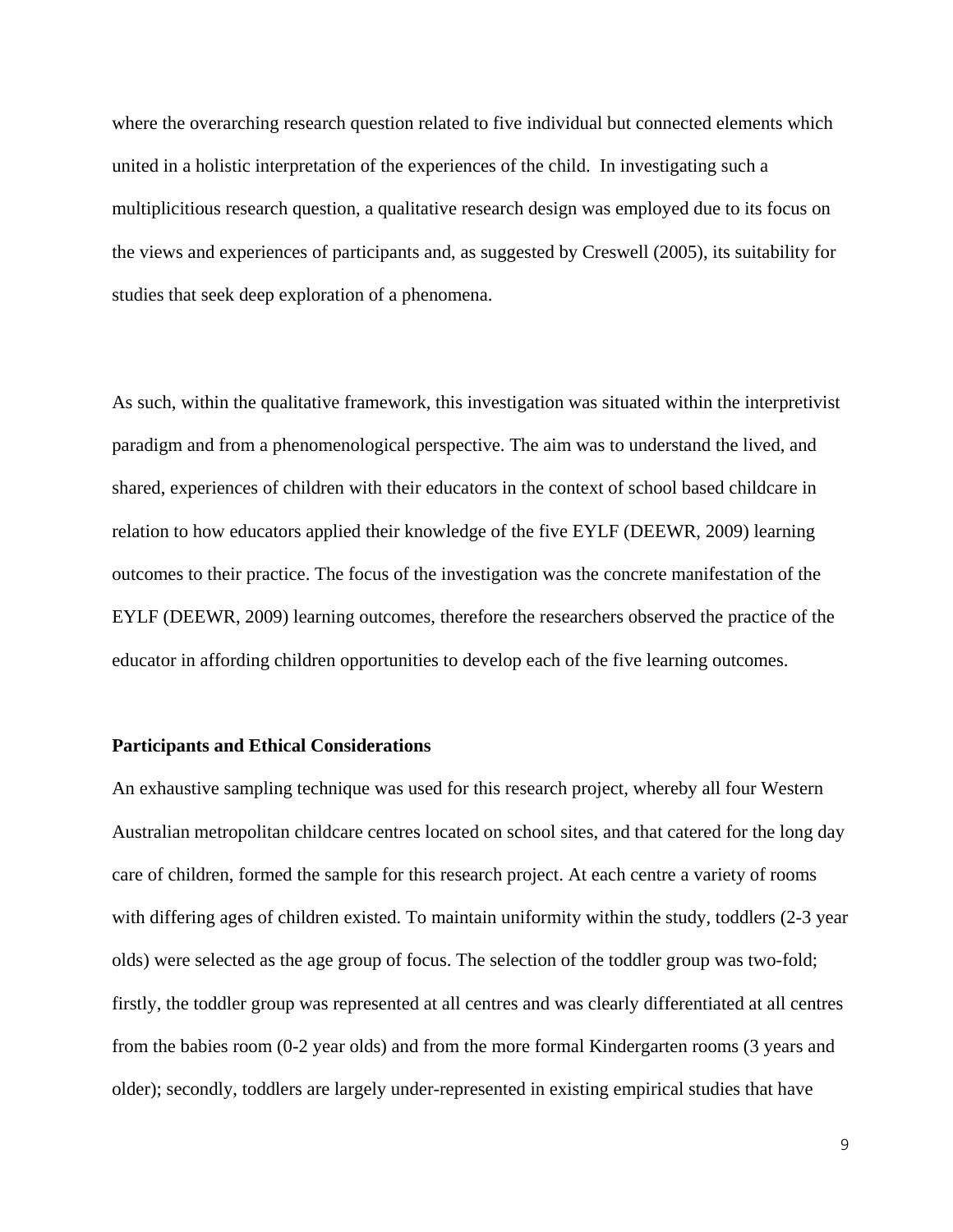focused on educators' practices in connection with the EYLF (DEEWR, 2009). Existing literature has explored the inclusion of toddlers, as an age group, within the EYLF (DEEWR, 2009) document (Davis, Torr & Degotardi, 2015) as well as the contribution the EYLF (DEEWR, 2009) makes to understandings of toddlers' social and emotional development (Salamon, 2011). The participant sample in this investigation comprised the educators and toddlers in the room at the time of the observation. Ethical approval was obtained from The University of Notre Dame, The University of Western Australia, Catholic Education Western Australia and the Education Department of Western Australia. Written informed consent was obtained from the centre directors, educators and the parents/guardians of the children involved. All data was de-identified and pseudonyms were assigned for the purpose of reporting the findings.

## **Data Gathering Strategies**

Observations were utilised as the data collection method to determine the practices of the educators in affording children the opportunity to develop across the five EYLF (DEEWR, 2009) learning outcomes. Observations were undertaken at each of the four centres, in each of the toddler rooms, on two occasions. These two separate observations were undertaken over a one month period, on non-consecutive days and included all aspects of the day (open, school hours, close). The research team comprised four investigators and each was allocated one learning outcome to focus their observations. An observational framework was constructed that contained features of the specific learning outcome. The observational framework was utilised as a means to focus the investigators' observation. The researcher observed the interactions and practices of the educator within the frame of the specific learning outcome. The researcher looked for instances where either the child or educator was working within the focussed EYLF (DEEWR, 2009)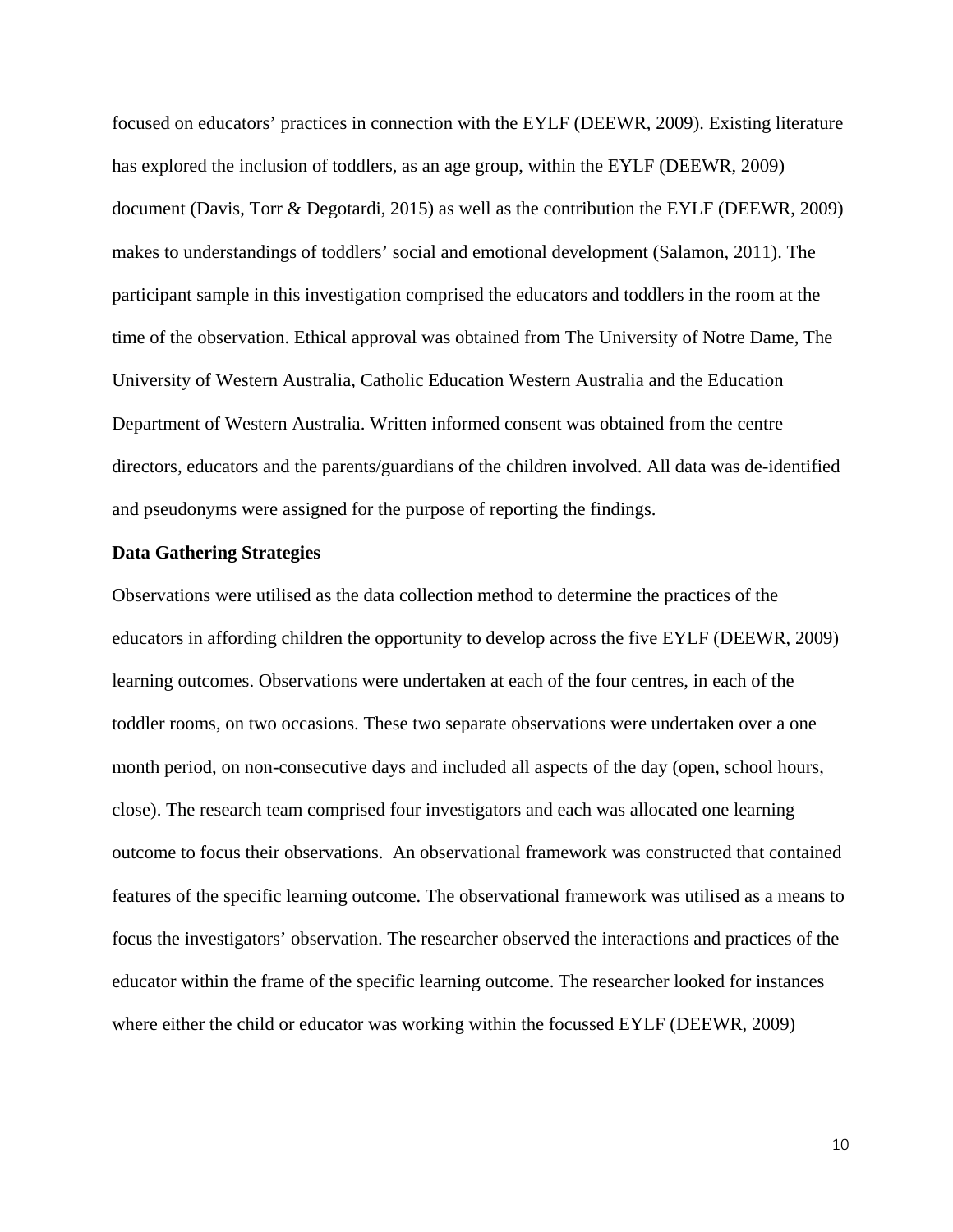learning outcome. The research then followed the interaction and recorded this as an observation on the observational framework.

#### **Data Analysis**

The observations taken of the educators interacting with toddlers were thematically coded. The process of thematic coding is widely used as a method for identifying patterns within data (Braun & Clarke, 2006). Thematic coding is an iterative process whereby data, such as observational data, is repeatedly read to initially code topics as they arise. Following this initial coding process, topics are reviewed and defined as emergent themes (Braun & Clarke, 2006). Aspects of the EYLF (DEEWR, 2009) learning outcome, in this case, aspects of learning outcome two, *children are connected with an contribute to their world,* were used to focus the initial coding process and subsequently assist with the grouping of items into themes. Thematic coding occurred by checking for items as they emerged in the observational data and then cross-checking the items presence in the aspects of learning outcome two. Items that connected to an aspect were then grouped together to comprise the emergent theme. Re-reading to add codes that may have been missed during the initial process, as suggested by Smith (2004), is a key feature of this form of data analysis.

#### **Presentation of Findings**

The interpretive focus of this investigation was on the interpreted experience of the child. As such, findings are presented through vignettes, constructed from the observations taken by the researcher. The children's observed actions and words were used to construct the vignettes. Examples of this are provided within the findings. This form of data representation sits within the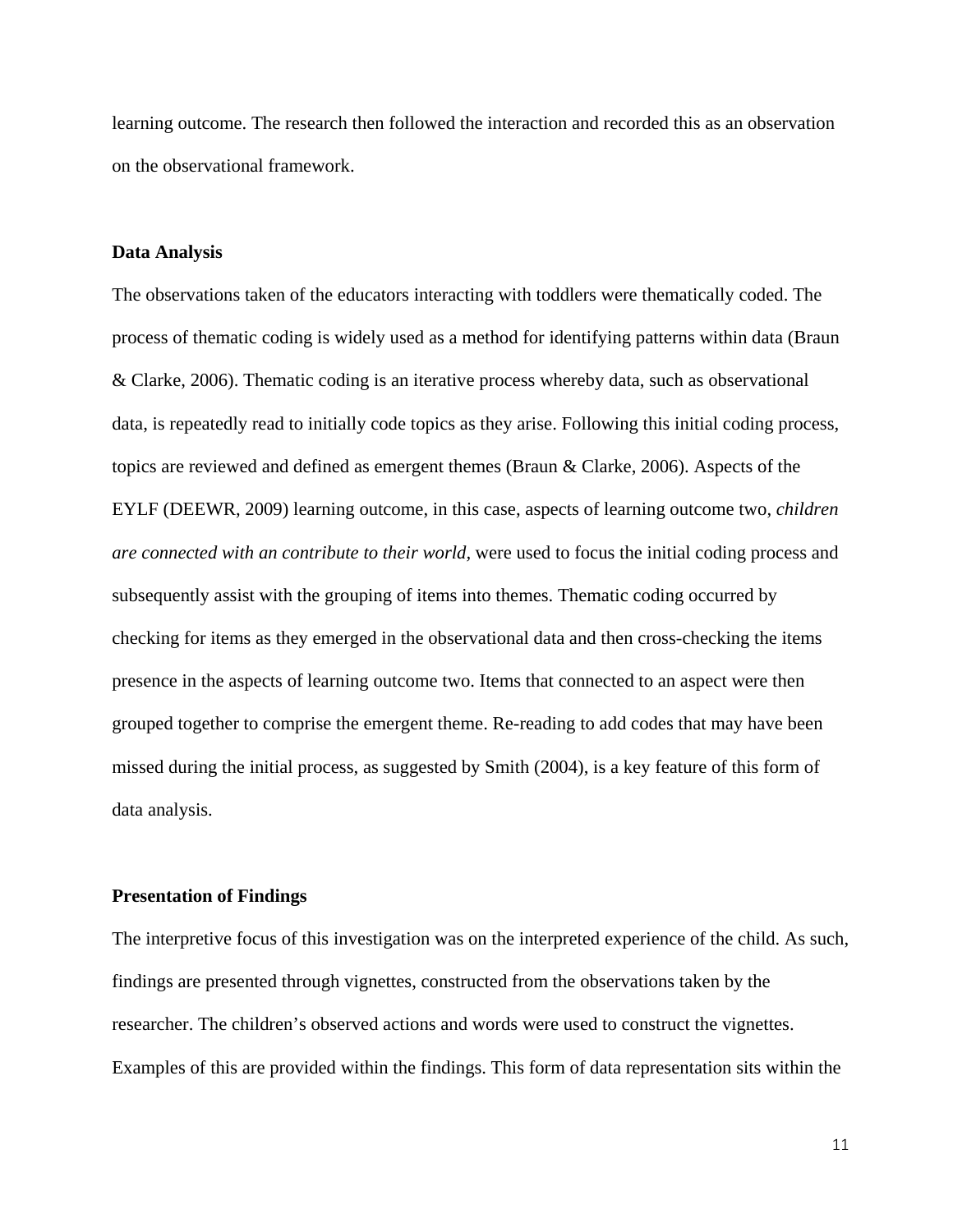narrative tradition and provided a theoretical and analytical tool to aid understanding such a complex issue (Wildy & Clarke, 2008a; Wildy & Louden, 2000). Narrative accounts, or vignettes, are creative reconstructions of observations and contain a title, theme, and some action over time (Connelly & Clandinin, 1991). Vignettes can take the form of portraits, snapshots or composites (Spalding & Phillips, 2007). Composites involve the construction of a vignette that illustrate a range of examples from the observational data, they are "an eclectic mix of instances…an amalgamation and reported as one fictional representation" (p. 959). Composite vignettes were constructed from the observations taken of the educator and contain the essential elements of the findings. To undertake this process from observation to vignette, raw observational data, once coded, were grouped according to theme. Once grouped, all observations within that particular theme were drawn upon to illustrate the key practices evidencing that theme.

Composite vignettes were subsequently composed from the voice of the child. Employing the voice of the child for the composite vignettes was premised on a view that vignettes "offer an invitation for the reader to step into the space of vicarious experience, to assume a position in the world" (Ely, Vinz, Downing & Anzul, 1997, p. 72). In centralising the voice of the child, the essence of the observations, and their illustration of contemporary perspectives made manifest, were overt. Once constructed, vignettes along with the raw observational data were cross-checked by another member of the research team to ensure that each vignette was an authentic representation of the observational findings. The researchers were cognisant of the interpretative nature inherent in illustrating the voice of another. Consequently, it is necessary to acknowledge that the constructed vignettes reflect, to some extent, interpretation by the researcher (Ely et al., 1997). Furthermore, existing research that has utilised composite style vignettes to represent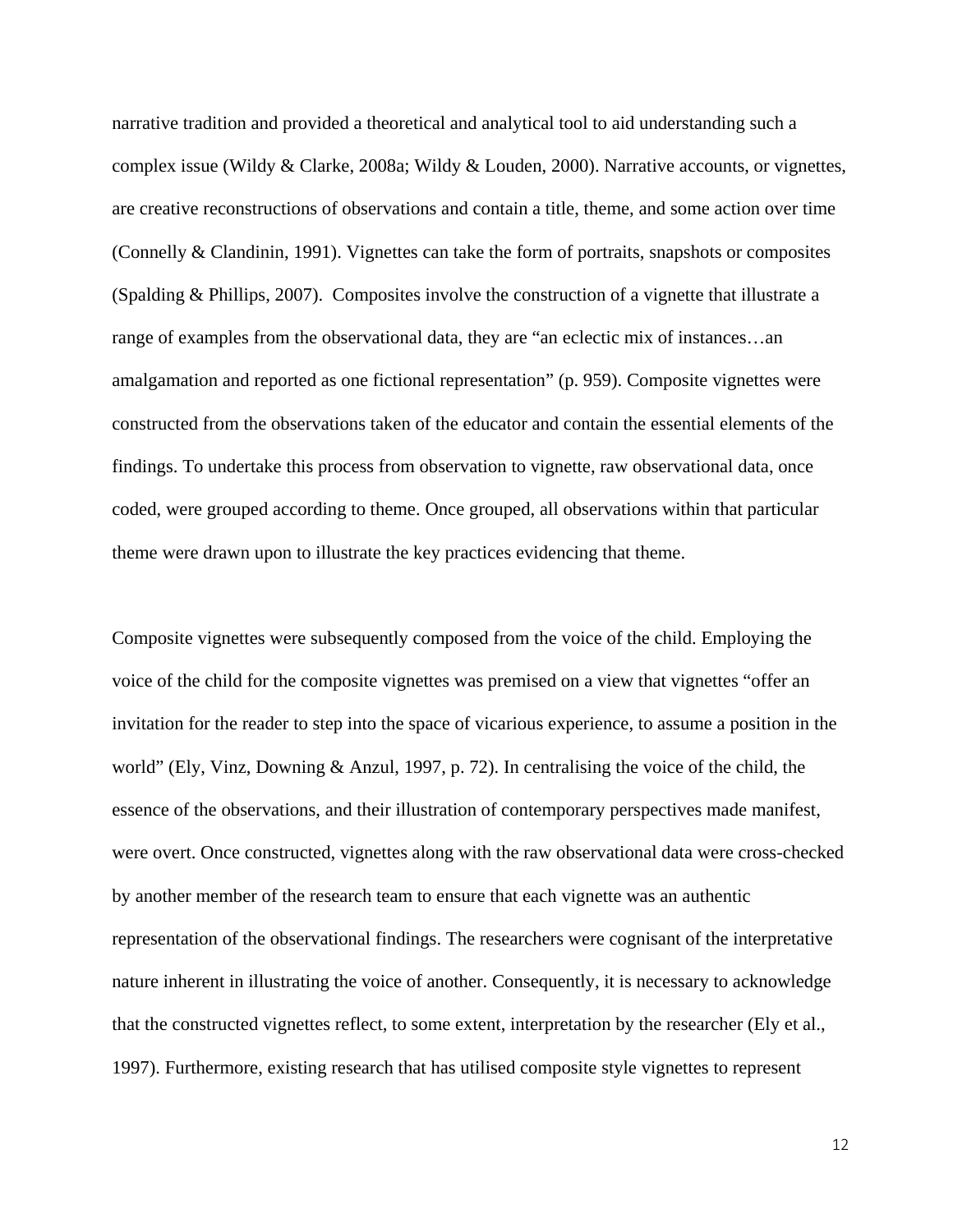observational data has suggested that when cross-checking, rather than questioning, '*is this a true account*?' one should ask, '*can I trust this?'* and '*does this resonate with me*?' (Spalding & Phillips, 2007).

Vignettes are an established means of representing the voice of particular populations (Parry, 2007). In this investigation the specific population were educators working with toddlers in childcare. The choice to use the voice of the child in the vignettes represents a positionality of empowerment of young children as holding a central place within early childhood research. All four members of the research team are experienced childhood educators as well as researchers and employing the voice of the child as a means for reporting the findings represents the researchers' interpretation of their experiences as educators work to implement current educational policy. Vignettes are an accessible form of data representation and can be capacity building (Blodgett, Schinke, Smith, Peltier & Pheasant, 2011), in this instance, capacity building for educators. Furthermore, presenting the findings through vignettes composed in the voice of the child was deemed, by the researchers, as a further attempt to advocate for contemporary perspectives of the child.

## **Findings**

In relation to outcome two of the EYLF (DEEWR, 2009), *children are connected with and contribute to their world,* three key themes emerged from the analysis of the observational data. Each of the themes revealed that educators' practices aligned with contemporary perspectives of the child, as advocated for within the EYLF (DEEWR, 209). These three themes were; children's right to agency; children's right to choose; and children's right to belong. Each of the themes is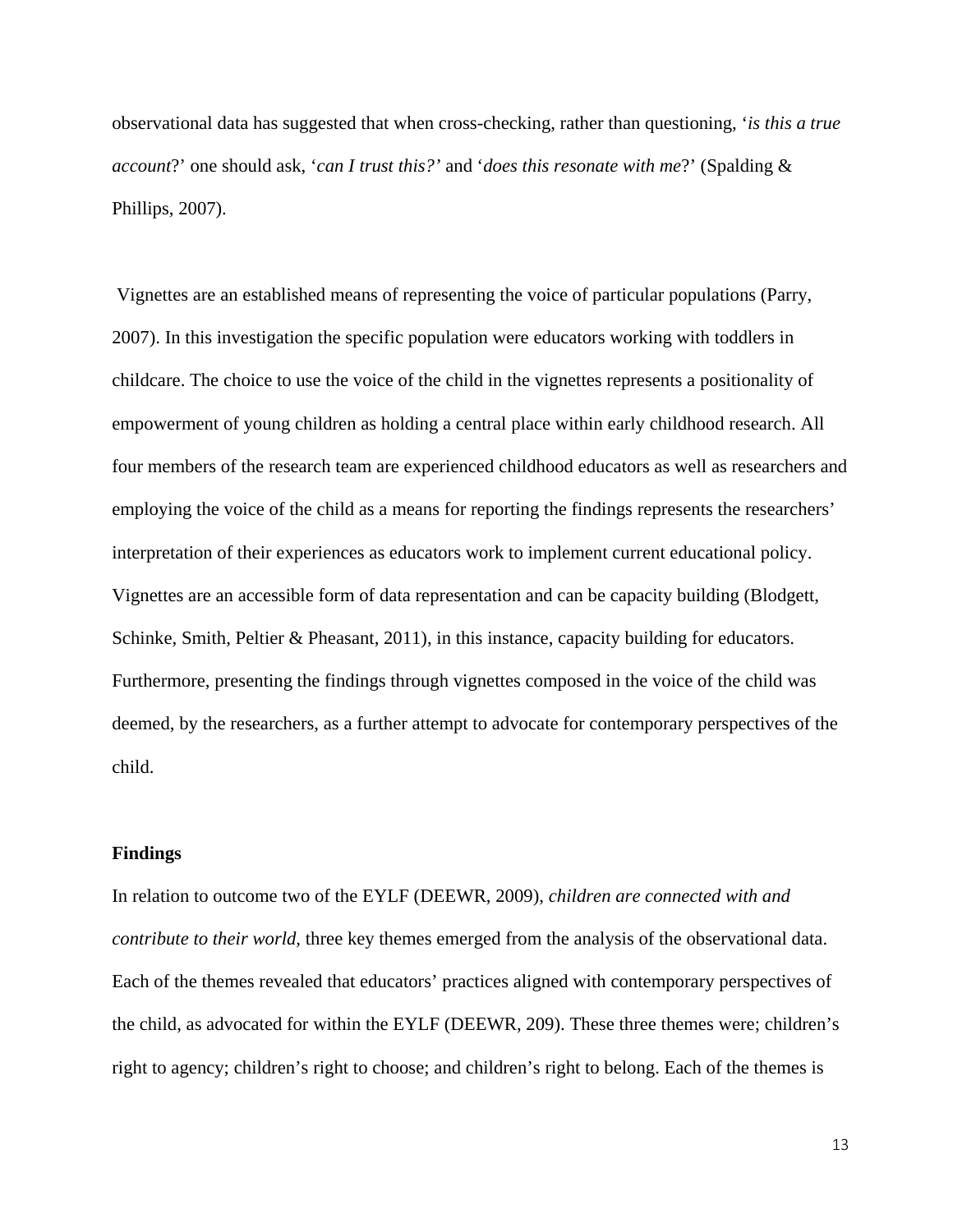presented below as a vignette, constructed from the observational data and composed from the voice of the child. The vignette seeks to serve as an illustration of the types of interactions that occurred between the educator and the child. The implications of these interactions are then explored following the vignette.

## **Children's Right to Agency**

The historical view of the 'universal child', one that develops according to set stages of developmental theory, is replaced with the contemporary notion of the child as capable and the view of childhood as a time in its own right. The capable child is described in the EYLF (DEEWR, 2009) as characterised by the right to agency, in stating that "children actively construct their own understandings and contribute to others' learning. They recognize their agency, capacity to initiate and lead learning, and their rights to participate in decisions that affect them, including their learning" (DEEWR, 2009, p. 9). The notion of agency aligns with the concepts of autonomy, identity development and self-efficacy (Duff, 2012; Gyogi, 2015). Agency is recognized as an internal construct concerned with an individual's ability to steer their own life (Caiman & Lundegård, 2014). The EYLF terms agency as, "being able to make choices and decisions, to influence events and to have an impact on one's world" (DEEWR, 2009, p. 45). At its core, agency is the ability to be active, to participate, to be in control, to initiate change and to make meaning in relation to one's own life. Literature suggests that the development of agency occurs as an internal capacity impacted by sociocultural contextual factors, such as the practices within a particular early childhood setting, as well as through spontaneous, everyday interactions (Gyogi, 2015). When children develop agency, it can make learning more meaningful and successful (Gyogi, 2015).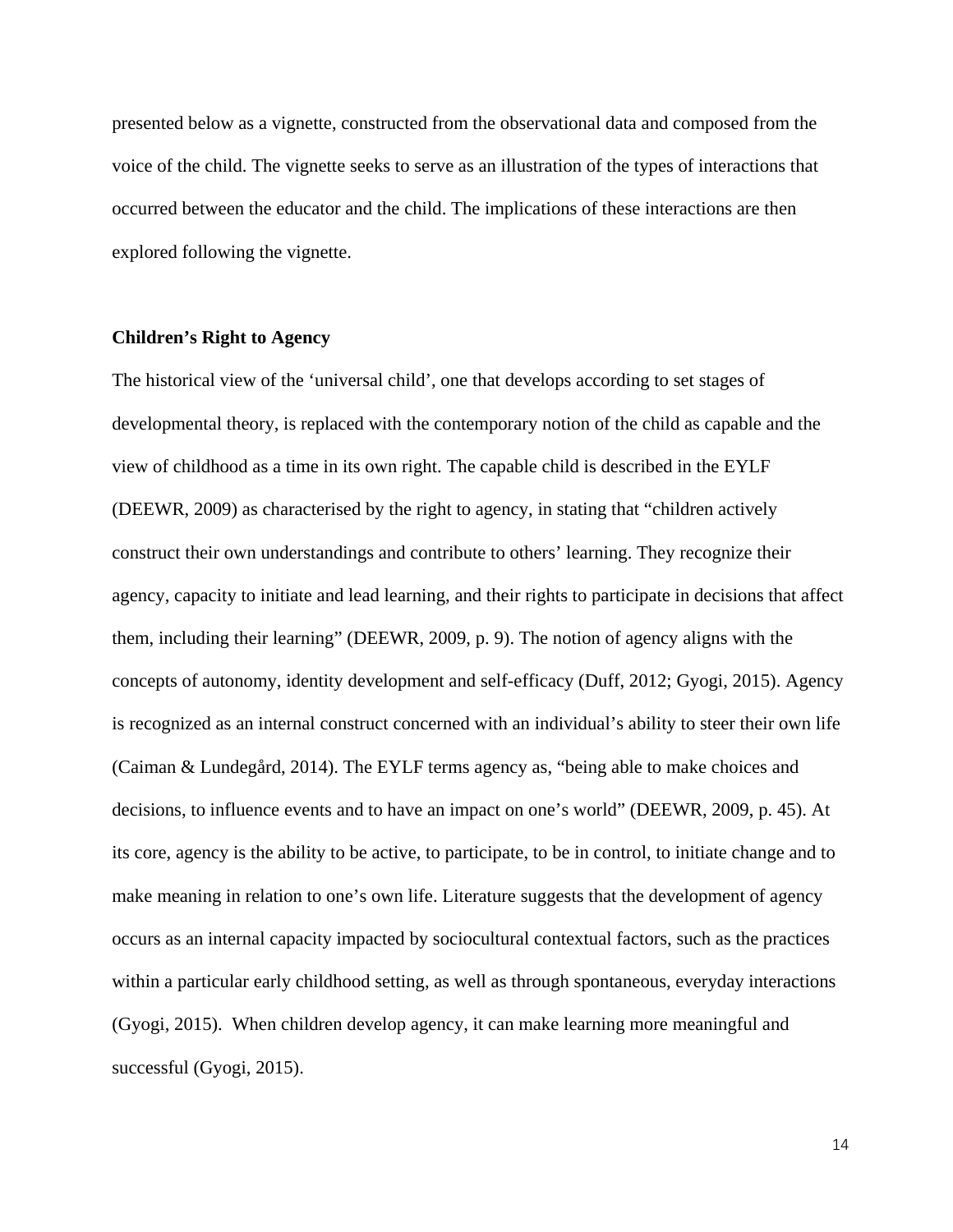The vignette below illustrates the voice of a toddler engaged in the everyday routines of his room, led by the educator. The vignette is constructed from the children's observed actions and words. For example, observational findings included the action of a child holding up their bowl to the educator which was met with a response from the educator giving the child more food and the exchange of positive body language. This form of observational finding appears in the vignette to interpret the voice of the child. As an active contributor in his own environment, the vignette illustrates that he is developing his own sense of agency by communicating his needs.

#### **The Right to Agency: Raul**

I am two years old and I am waiting for my lunch. I wait patiently. There are many children but they don't all wait quietly. I am hungry. We have sausages, mash and peas for lunch and I think it's yummy. I am very good at feeding myself with a spoon. I eat it all. Other children are making a mess and using their hands to eat, but that is okay because the educator and the help feed some children. Everyone is busily eating and there is not much talk. The educator asks "Who wants more food?" Because I think it's very yummy I let her know I want more by holding up my bowl. I have a few spoonfuls but I start to feel full, I can't finish it. I say "I'm full", but it's noisy and no-one hears me. I wait quietly. Suddenly I feel tired; I know we have nap time next. But I am ready now. We have to wash our hands after we eat before we go to sleep. So I move away from the table towards the hand-washing station. The educator says "Not yet" and I look at the floor and start to cry. I am ready to sleep. The educator understands me, and sees that I am ready now she changes her mind; she lets me make my own choice to go to bed now. She bends down to me and says "It's okay" and then she wipes my hands. I take myself to my bed, I find my blanket there. It makes me feel happy. There is quiet music playing and I feel ready to sleep. I like it when I can express my needs and I am listened to.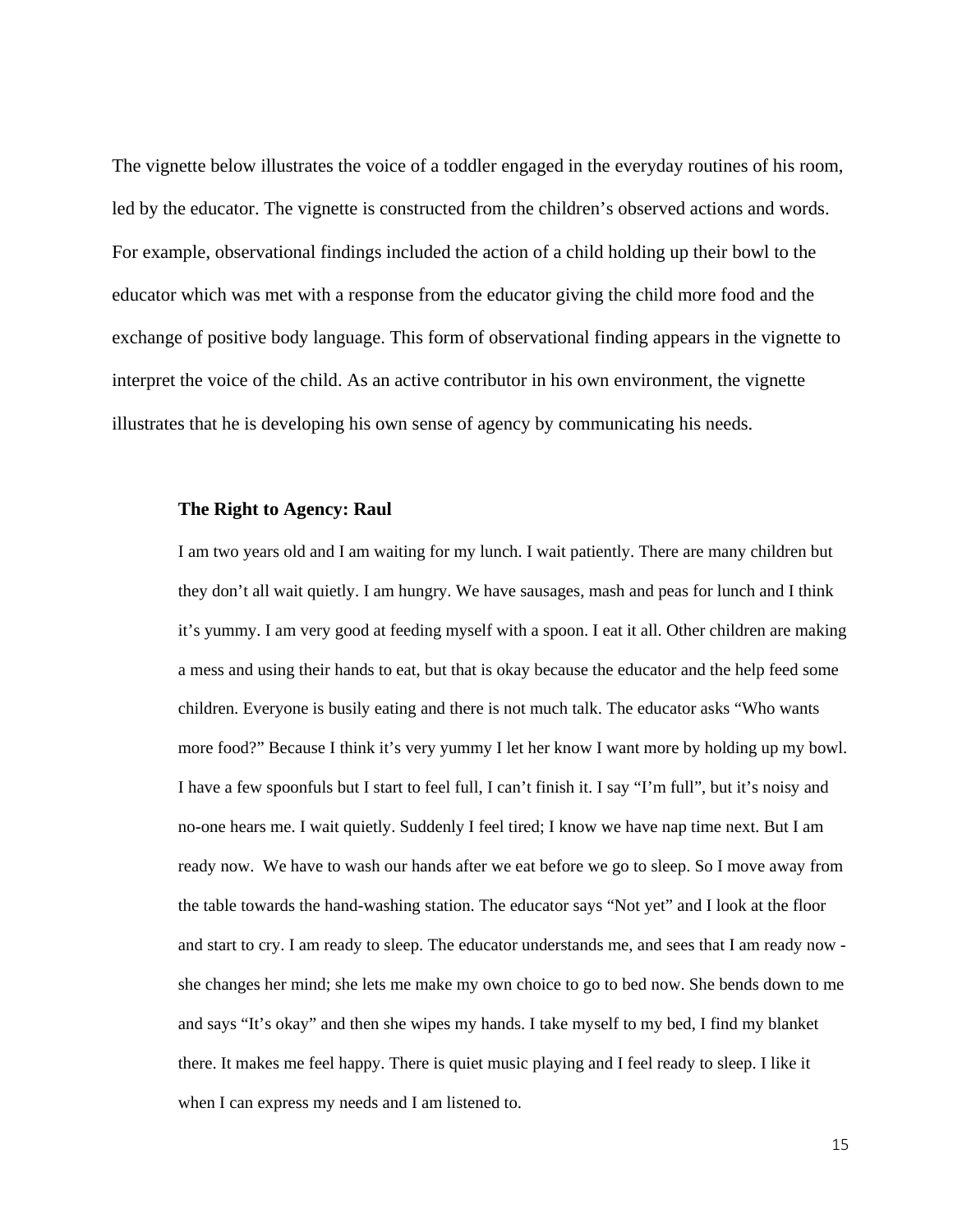Outcome two of the EYLF (DEEWR, 2009) requires educators to afford children opportunities to develop their sense of agency, and this is necessary if children are to be able to actively engage and participate in their world. In facilitating children to be active contributors, they must first be assisted to develop ownership over their own self, to feel empowered to use their 'voice' and to enact change. In the vignette, Raul exhibits the actions of a child developing both autonomy and agency. His agency is illustrated through his ability to communicate his needs, despite the actions of those that surround him. When not heard, Raul is able to find another means to communicate his needs in the absence of language, and so perseveres in requesting sleep time.

The example of Raul highlights that children are *agents of change* when educators are flexible and are working within a philosophy that *hears* the voice of the child. The vignette of Raul is an effective example of an educator promoting children's active contribution to their world and for the developing toddler, this provides an environment that allows for belonging, being and becoming, as articulated in the EYLF (DEEWR, 2009). The example of Raul, in highlighting the flexibility of the educator, also draws attention to the use of routines and transitions. Routines and transitions provide signposts for what is to come and create a sense of security for the child. The educator in this vignette has clearly established routines and transitions that allow Raul to not only predict what is to come, but to then voice an opinion based on his needs and understandings of the routine – to be an *agent of change*.

#### **Children's Right to Choose**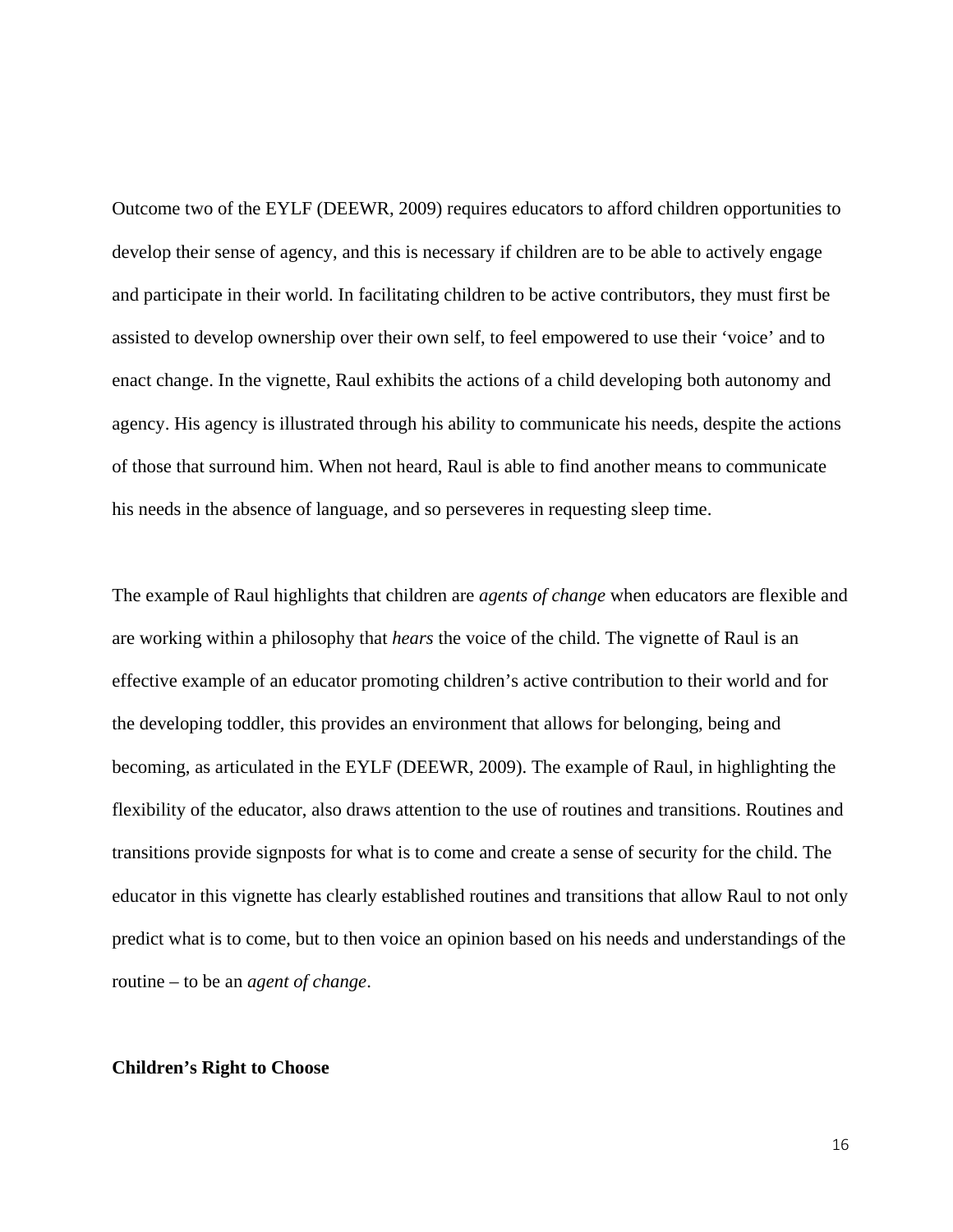The role of choice is fundamental in facilitating children's contribution to, and connection with, their world. Creating an early childhood context that promotes children's connection with and contribution to the world around them is premised on children possessing the capacity to make choices within their immediate context. The right to make choices about everyday events that affect them ensures children are visible and "raises their social status, improves outcomes for children and increases the accountability of the organisations effecting them" (King, 2013, p. 54). When children are provided with opportunities to engage in decision making, at any level, they are recognised as *being* capable in the here and now, rather than always *becoming* capable for the future (King, 2013). The EYLF (DEEWR, 2009) articulates that children are competent individuals, capable of providing input into day to day decisions that impact upon them. In the early years, children's right to choose is demonstrated when, for example, they provide feedback about routines and transitions; make decisions about where to sit and with whom, what to eat and when to sleep; when children choose to engage with others and decide to join in group discussions. The EYLF (DEEWR, 2009) explains that "when children participate collaboratively in everyday routines, events and experiences and have opportunities to contribute to decisions, they learn to live interdependently" (p. 25).

The following vignette expresses a scenario filled with choices. The toddlers in the vignette demonstrate their right to contribute to the world by actively making decisions that impact their immediate circumstance. The opportunity for choice is presented repeatedly by the educator, who encourages their participation. The vignette provides an example from the findings that educators actively practice the contemporary perspectives that are promoted within the EYLF (DEEWR, 2009). For example, observational findings provided information on children's facial expressions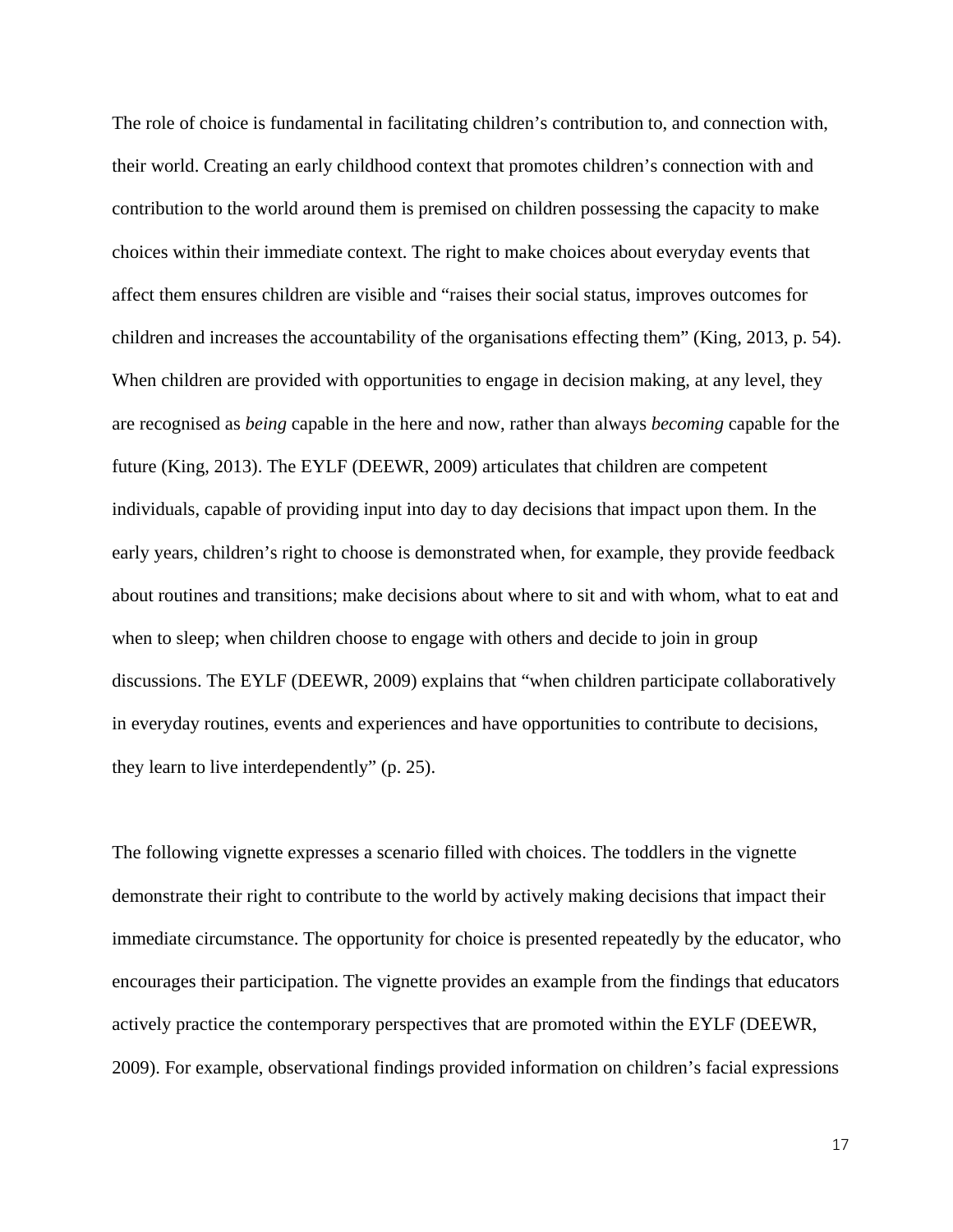and body language, along with their words, which were used to construct the vignette. A specific example of this is found in Lilly's vignette which describe the 'mean girl'. The body language and facial expressions of the child indicated their feelings of rejection which are portrayed in the vignette by referring to the 'mean girl'.

#### **Children's Right to Choose: Lilly**

At fruit time I get to choose where I would like to sit. There are four tables to choose from and each has a big platter of fruit in the middle. On the platter there are; pears, oranges, strawberries, apples and pineapple. I go to sit at a table and the mean girl says I can't sit on that chair. For a minute I stand thinking, I'm not sure what to do. What the mean girl has said has made me feel sad and I might cry. Miss Mary sees me and she tells the mean girl that I am allowed to sit wherever I would like, and I decide that I will sit there anyway.

We use tongs to pick the fruit up from the platter and it takes a lot of concentration. I have to be so careful so as not to drop the fruit until it reaches my plate. I love pineapple. I have already eaten three pieces and can have another if I want. I watch the other children. Not everyone is eating; you don't have to eat now it's up to you. A couple of children are still playing with blocks. My attention is taken by Miss Mary - she says we have a mystery to solve. I like solving problems. Miss Mary holds up a pair of blue thongs "We have lost the owner of the thongs – who do these belong to?" I have a good look, but I don't know who they belong to. I know they are not mine. Tom calls out "they are Luke's" but Luke says "no" they are not his. Sally calls out "who doesn't have shoes on?" Miss Mary says "this is an excellent clue". "Aha! Sam has no shoes on" – they must be his. He has been so busy eating his fruit he has not even noticed the mystery unfolding. Problem solved – back to my pineapple.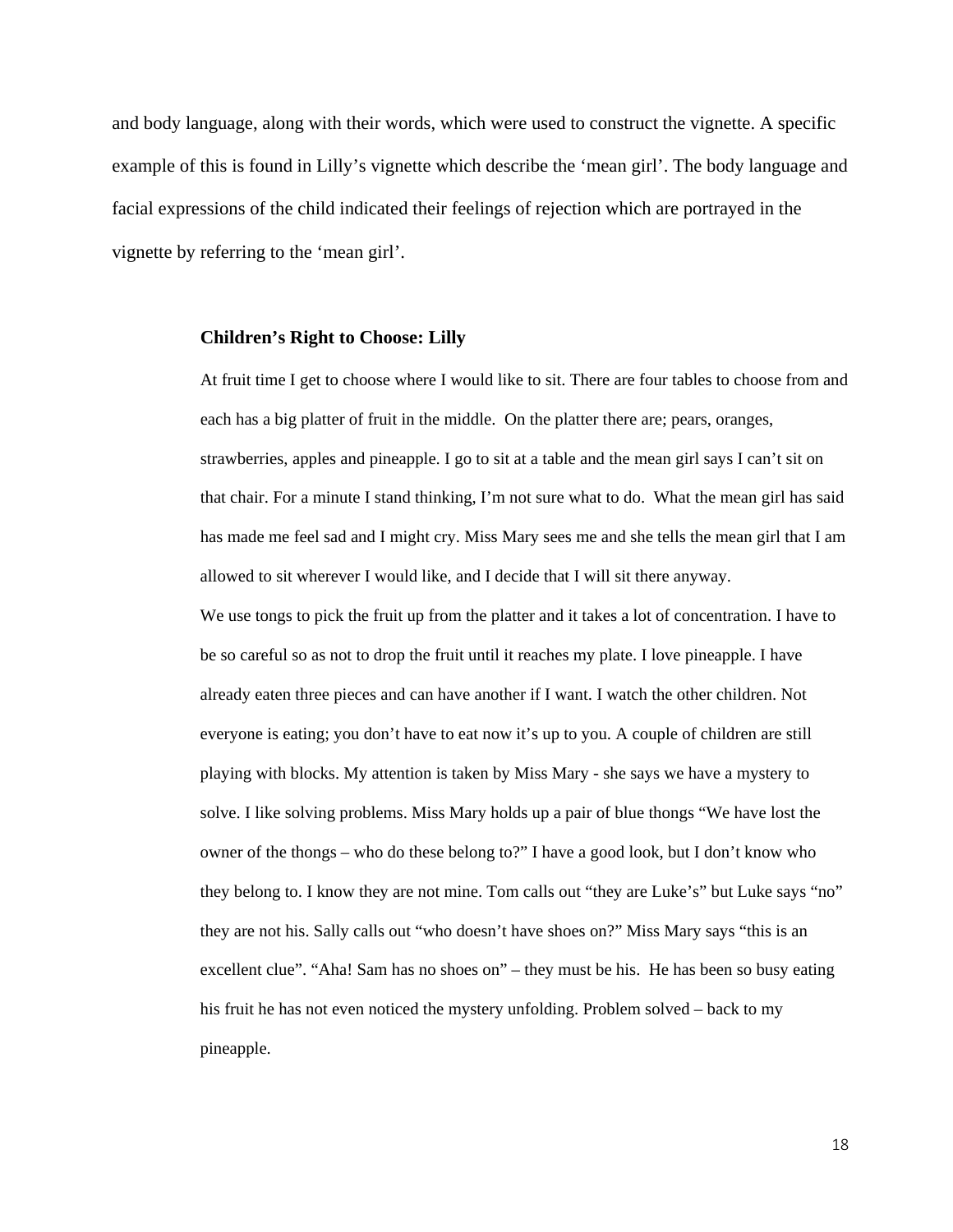The educator, Miss Mary, in the vignette is central to promoting outcome two of the EYLF (DEEWR, 2009). The scenario details a typical routine in a centre with toddlers. Rather than being an educator-directed routine, Miss Mary provides multiple opportunities for the children to participate in making choices. The children are active participants in the events of this meal time, rather than passive bystanders. The invitation to participate is central to engaging children in their right to make choices and is described by Lansdown (2011) as:

An ongoing process of children's expression and active involvement in decision-making at different levels in matters that concern them. It requires information-sharing and dialogue between children and adults based on mutual respect, and requires that full consideration of their views be given, taking into account the child's age and maturity. (p. 3).

When educators construct opportunities for children to make choices, and when they are open to the change in routine that this may bring, then they are actually "putting the child at the heart of the educative process… [and this is]…the beginning of the child's right to voice their inherent potential and, in the process… become adults with an awareness that they have an equally progressive capacity as active citizens" (Ndofirepi & Cross, 2015, p. 236). The notion that agency and voice in childhood can lead to adults who become active citizens is central to contemporary perspectives of the child.

#### **Children's Right to Belong**

Children's right to belong is a key theme in the EYLF (DEEWR, 2009) and is described as follows, "belonging acknowledges children's interdependence with others on the basis of relationships defining identities. In early childhood, and throughout life, relationships are crucial to a sense of belonging" (p. 7). Concepts of relationship and attachment are closely linked to the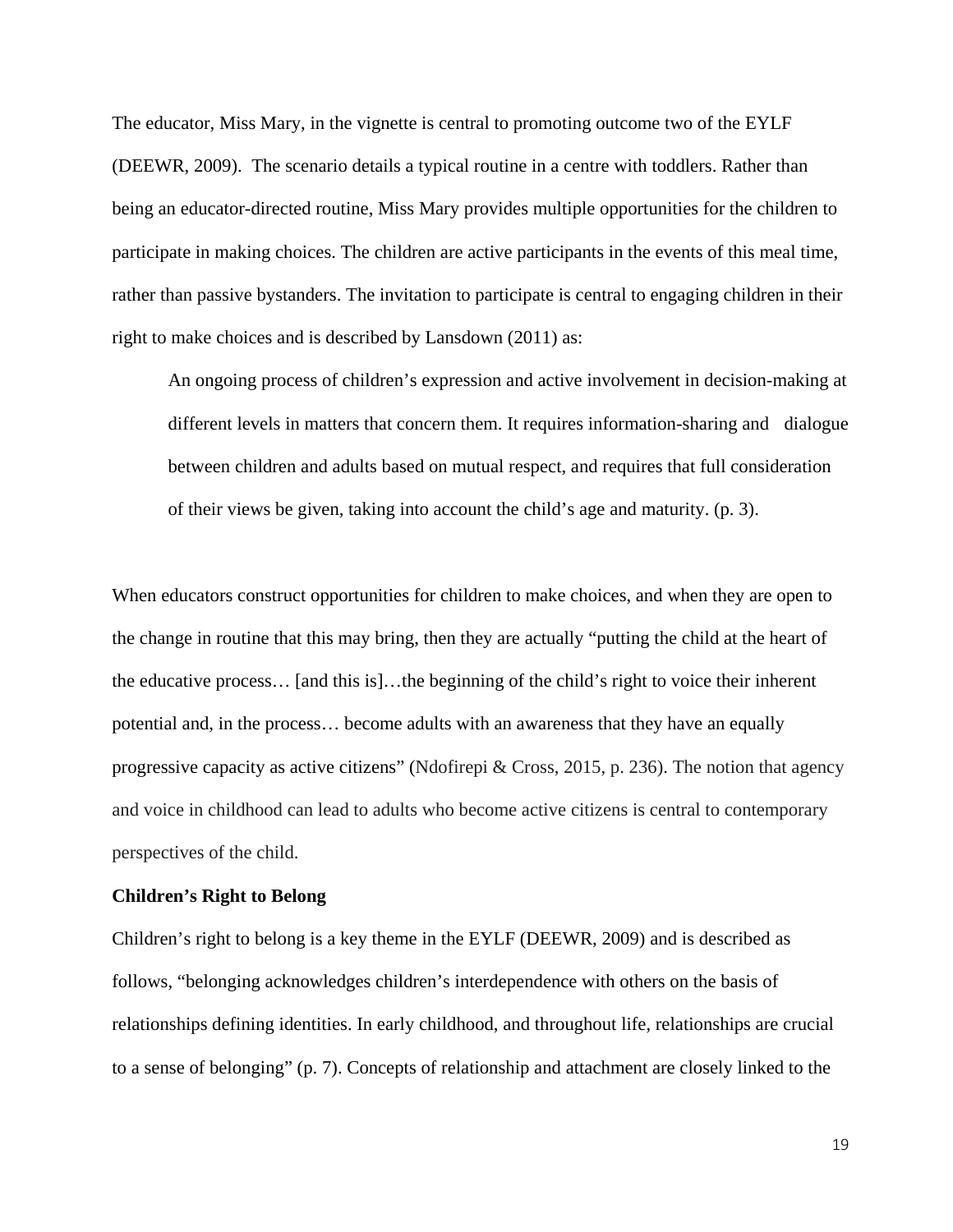feeling of belonging. Literature explains that when children feel that they belong, that is, they have developed strong attachments to the carers in their lives, there are great educational advantages "because the safer and more comfortable children feel to come in to their educators, the more effective learners they will be when they go out to explore. The feeling that the educator is gladly being there', to come back to, is what makes it possible for children to go out and learn" (Dolby, 2012, p. 26). Relationships are central to the notion of belonging and when "educators give priority to nurturing relationships and providing children with constant emotional support [they] can assist children to develop the skills and understandings they need to interact positively with others" (DEEWR, 2009, p. 12).

Belonging aligns with outcome two of the EYLF (DEEWR, 2009) as the nature of children's relationships and security underlie the ability to contribute, to being an active member of a community and to create and sustain friendships. For the developing toddler, belonging is demonstrated in the way they connect with each other, for example; in the way they join in or invite others to play; and through understanding the effect their actions have on others. The child who feels that they belong becomes competent in the nuances of interaction and readily explores and engages with their world (Dolby, 2012). When educators attend to children's sense of belonging, they are providing a foundation for connection and for the developing ability to contribute. The following vignette encapsulates observational findings that illustrated educators facilitating children's right to belong.

#### **Children's Right to Belong: Charlie**

There is a ball! It is big and red and bouncy. Miss Mary gestures that she is going to roll the ball to me and I smile back to let her know I am ready. The ball lands at my feet and I pick it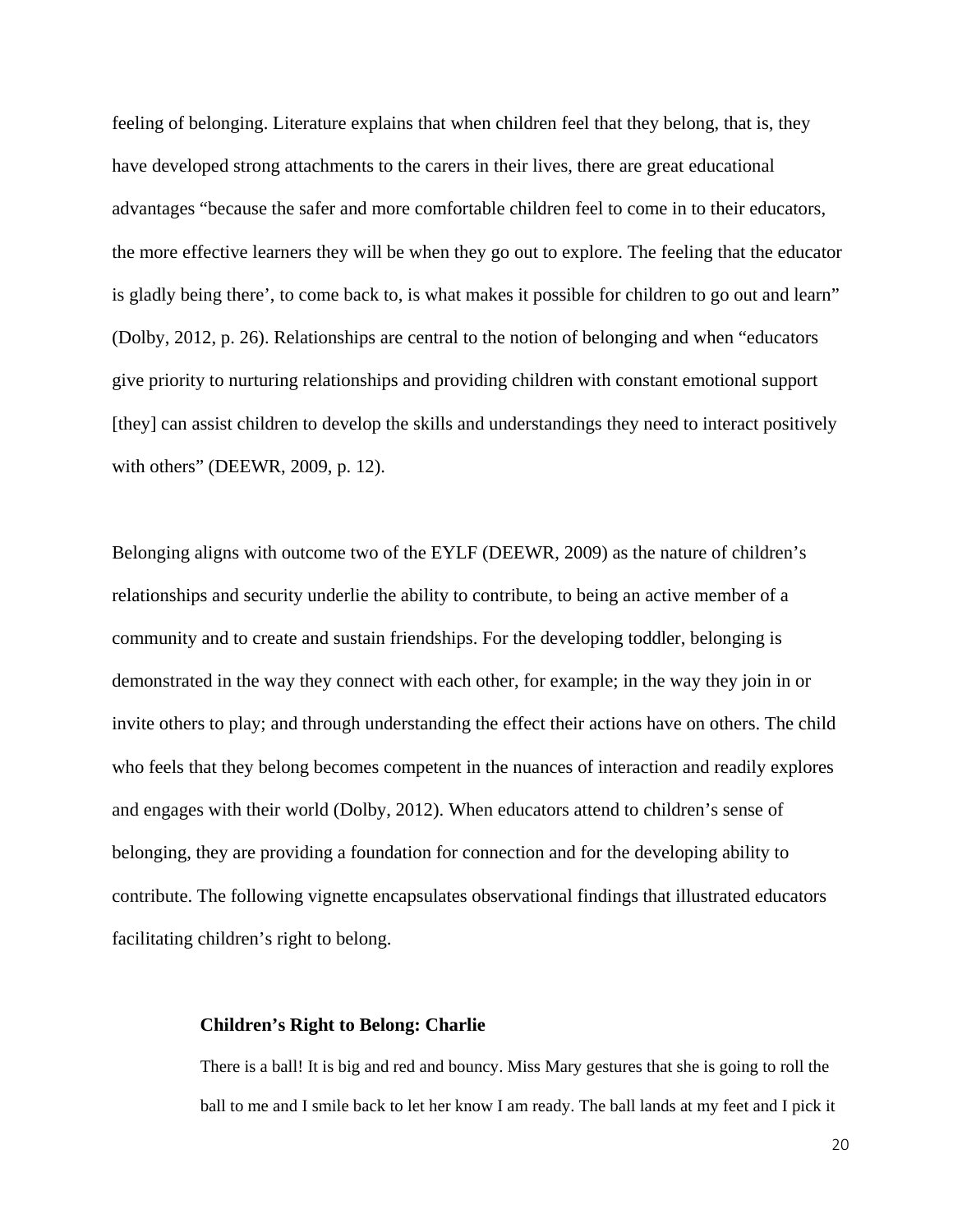up and run away with it. It's my ball now. I do a full lap of the playground and then head back to the grass. It is nice and shady here for me to play with the ball. As I am playing, the ball rolls away from me and Tom kicks it back to me  $-I$  know he wants to play, we get into a game of 'to and fro', we kick and throw and bounce the ball to each other. We laugh and scream when we kick it too far, and it rolls into the sandpit on the other side of the playground. Tom and I are now friends, we look different but we like to do the same things. We decide to stay in the sandpit and play together. Here we find buckets and trucks, but the most exciting thing was a sand wheel, we could funnel the sand onto the wheel and it went around and around. We took turns tipping the sand in and spinning the wheel. Miss Mary always says "sharing is what friends do" and we are friends. We are having fun in the sand pit, and best of all – we still have the ball.

In order to contribute to their world, toddlers, like Charlie, need to feel that they do belong. In the vignette, Charlie is assisted by the educator to be an active participant in the play environment. Charlie is able to read the social cues of the educator, a person of familiarity, attachment and security. Furthermore, Charlie is able to move away from the educator to entice others into play – to explore, investigate and cooperate with others. Outcome two of the EYLF (DEEWR, 2009) proposes that educators can assist children's capacity to contribute by encouraging opportunities for child-initiated play and through the creation of environments that promote respectful relationships (DEEWR, 2009).

As with the previously discussed themes, the educator is fundamental to children's right to belong. The educator in this vignette is intentional in being barely present, knowing when to engage and when to allow the children their own opportunities for engaging in relationships and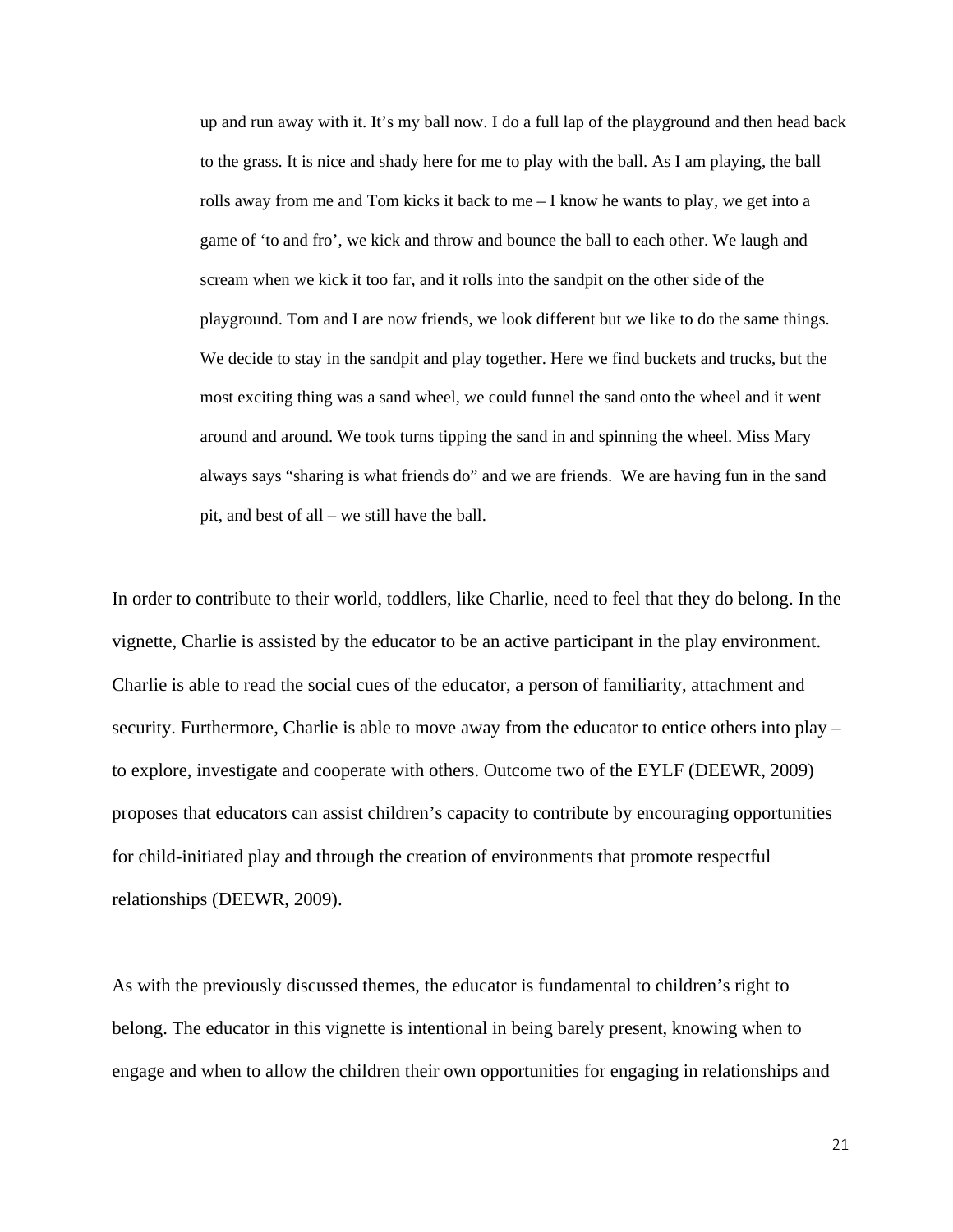play scenarios. The educator in this vignette is attuned to the needs of the children and illustrates the restraint required to truly hear the voice of the child. In essence, this vignette illustrates contemporary perspectives in action.

## **Conclusion**

The EYLF (DEEWR, 2009) makes a critical contribution to both a paradigm shift and a change in educators' practices within the childcare sector in Australia. In an attempt to raise both quality and consistency across birth to five years' settings, the Australian Government has articulated, within the framework, a philosophy and pedagogy for educators working with our youngest citizens. Clearly stated within the EYLF (DEEWR, 2009) is the perspective that children are capable, confident and whom possess a right to agency and voice, all of which aligns with contemporary perspectives of the child. The research project described in this paper sought to understand the practices of educators working with toddlers in childcare centres located on school sites in metropolitan Western Australia. In particular, this paper reported findings from the concrete manifestations of outcome two, *children are connected with and contribute to their world*  (DEEWR, 2009). The examples of the interactions observed between the educators and toddlers were illustrated within the constructed vignettes and these vignettes forecast a positive outlook for early years' education and care. The vignettes clearly draw attention to the pivotal role of the educator in empowering children's agency and voice, through developing their capacity to be active contributors. Educators were observed putting into practice the contemporary views of the child advocated for within the mandated EYLF (DEEWR, 2009). As a result of educators' informed and intentional practice, the toddlers observed were ambassadors of agency, choice and belonging.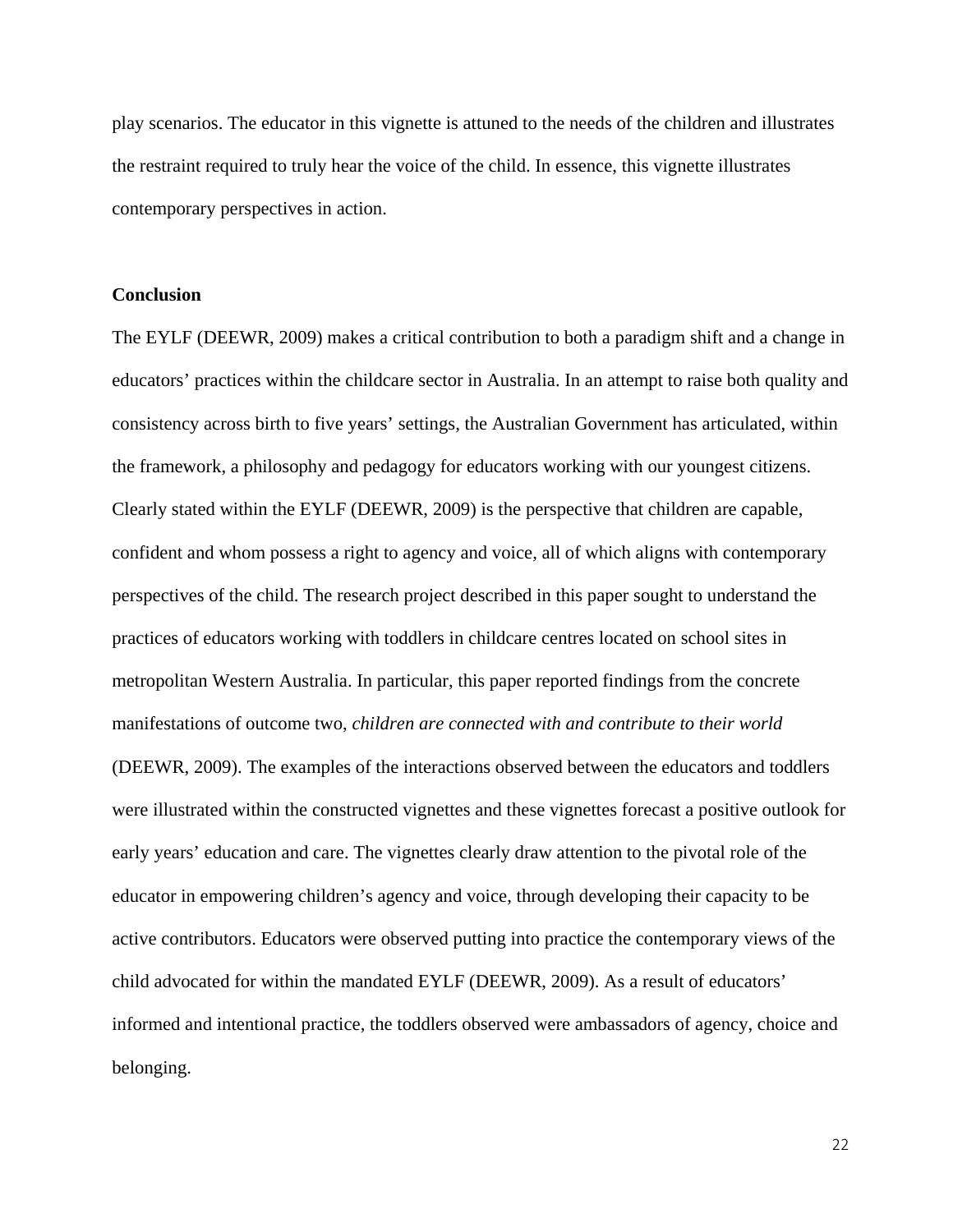## **References**

- Arthur, L., Beecher, B., Death, E., Dockett, S. & Farmer, S. (2015). Programming and planning in early childhood settings (6th ed.). Cengage: Victoria.
- Blodgett, A. T., Schinke, R. J., Smith, B., Peltier, D., & Pheasant, C. (2011). In indigenous words: Exploring vignettes as a narrative strategy for presenting the research voices of aboriginal community members. Qualitative Inquiry, 17(6), 522-533. doi:10.1177/1077800411409885
- Braun, V. & Clarke, V. (2006). Using thematic analysis in psychology. *Qualitative Research in Psychology 3*(2), 77-101.
- Caiman, C., Lundegård, I., (2014). Pre-school children's agency in learning for sustainable development. *Environmental Education Research, 20*(4), 437-459. doi: 10.1080/13504622.2013.812722.
- Commonwealth Government of Australia. (2012). *Education and care services national law (WA) Act 2012*. Retrieved from [http://www.austlii.edu.au/au/legis/wa/num\\_act/eacsnla201211o2012414/](http://www.austlii.edu.au/au/legis/wa/num_act/eacsnla201211o2012414/)
- Commonwealth Government of Australia. (2012b). *School education amendment bill 2012.*  Retrieved from http://www.parliament.wa.gov.au/Parliament/bills.nsf/9C3F5760B9E6EF2148257A85000 6E580/\$File/Bill315-1.pdf.
- Connelly, F. M. & Clandinin, D. J. (1990). Stories of experience and narrative inquiry. *Educational Researcher*, *19*(4), 2 - 14.
- Council of Australian Governments (COAG). (2009). *National quality standard for early childhood education and care and school age care*. Canberra: Australian Government Department of Education, Employment and Workplace Relations.
- Creswell, J. (2005). Educational research; Planning, conducting, and evaluating quantitative and qualitative research  $(2<sup>nd</sup>$  edition). Pearson Education; New Jersey.
- Currie, J. 2009. Healthy, wealthy and wise: Socio-economic status, poor health in childhood and human capital development. *Journal of Economic Literature 47*(1), p. 87–122.
- Davis, B., Torr, J., & Degotardi, S. (2015). Infants and toddlers: How visible are they in the early years learning framework? *International Journal of Child Care and Education Policy, 9*(1), 1-14. doi:10.1186/s40723-015-0014-y.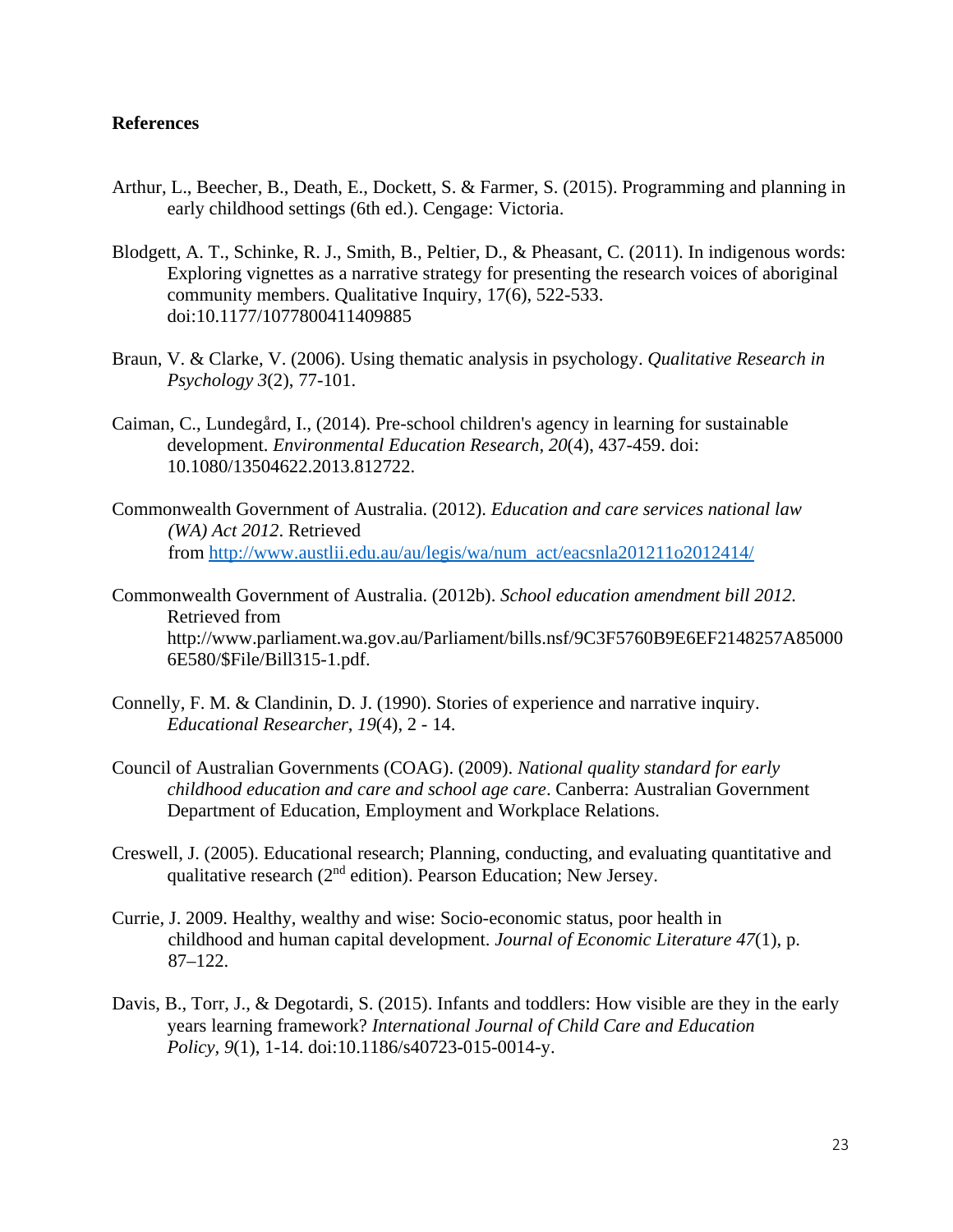- Department for Education, Employment and Workplace Relations (DEEWR). (2009). *Belonging, being and becoming. The Early Years Learning Framework for Australia*. Canberra: Australian Government Department of Education, Employment and Workplace Relations.
- Dolby, R. (2012). For all the Henries at child care: Giving a secure base using attachment thinking to support children's daily transitions. *Educating Young Children: Learning and Teaching in the Early Childhood Years, 18* (2) accessed online http://search.informit.com.au.ipacez.nd.edu.au/documentSummary;dn=682571245335392;res= IELHSS.
- Duff, P. (2012). Identity, agency, and second language acquisition. In *Handbook of Second Language Acquisition*, edited by Susan M. Gass and Alison Mackey, 410–426. London:Routledge.
- Ely, M., Vinz, R., Downing, M. & Anzul, M. (1997). *On writing qualitative research: Living by words.* London, UK: Falmer.
- Gyogi, E. (2015). Children's agency in language choice: a case study of two Japanese-English bilingual children in London. *International Journal of Bilingual Education and Bilingualism, 18*(6), 749. doi: 10.1080/13670050.2014.956043.
- Heckman, J. (2007). The economics, technology and neuroscience of human capability formation. *Discussion Paper No. 2875*. Bonn, Germany: Institute for the Study of Labor  $(IZA).$
- James, A., Jenks, C. & Prout, A. (2010). *Theorising childhood.* Cambridge, UK: Polity.
- Lansdown, G. (2011). Every child's right to be heard. London: Save the Children Fund UK.
- McCain, M., J.F. Mustard, and S. Shanke. (2007). *Early years study 2: Putting science into action*. Toronto, CA: Council for Early Childhood Development.
- Ministerial Council on Education, Employment, Training and Youth Affairs, (2008). Melbourne Declaration on Education Goals for Young Australians. Accessed online [http://www.curriculum.edu.au/verve/\\_resources/National\\_Declaration\\_on\\_the\\_Edu](http://www.curriculum.edu.au/verve/_resources/National_Declaration_on_the_Educational_Goals_for_Young_Australians.pdf) [cational\\_Goals\\_for\\_Young\\_Australians.pdf.](http://www.curriculum.edu.au/verve/_resources/National_Declaration_on_the_Educational_Goals_for_Young_Australians.pdf)
- Morrow, V. (2011). Understanding child and childhood. *Centre for children and young people background briefing 1*(2). Lismore: Centre for children and young people: Southern Cross University.
- National Scientific Council on the Developing Child. 2004. Young children develop in an environment of relationships. *Working Paper No. 1. Harvard University.* http:// www.developingchild.harvard.edu.